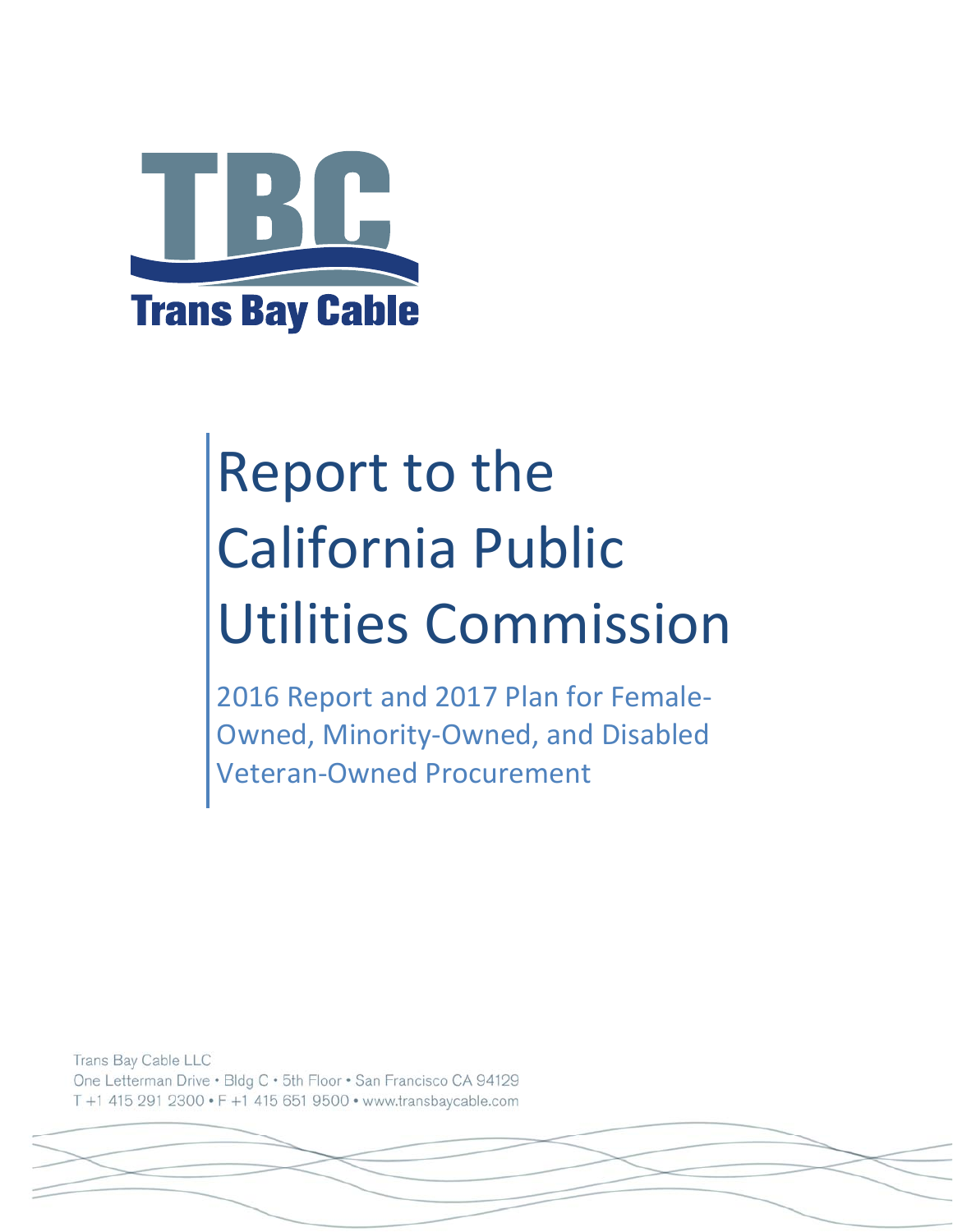

# **Table of Contents**

| 9.1.5 Summary of Prime Contractor Utilization of WMDVLGBTBE Subcontractors 16 |  |
|-------------------------------------------------------------------------------|--|
|                                                                               |  |
|                                                                               |  |
|                                                                               |  |
|                                                                               |  |
|                                                                               |  |
|                                                                               |  |
|                                                                               |  |
|                                                                               |  |
|                                                                               |  |
|                                                                               |  |
|                                                                               |  |
|                                                                               |  |
|                                                                               |  |
|                                                                               |  |
|                                                                               |  |
|                                                                               |  |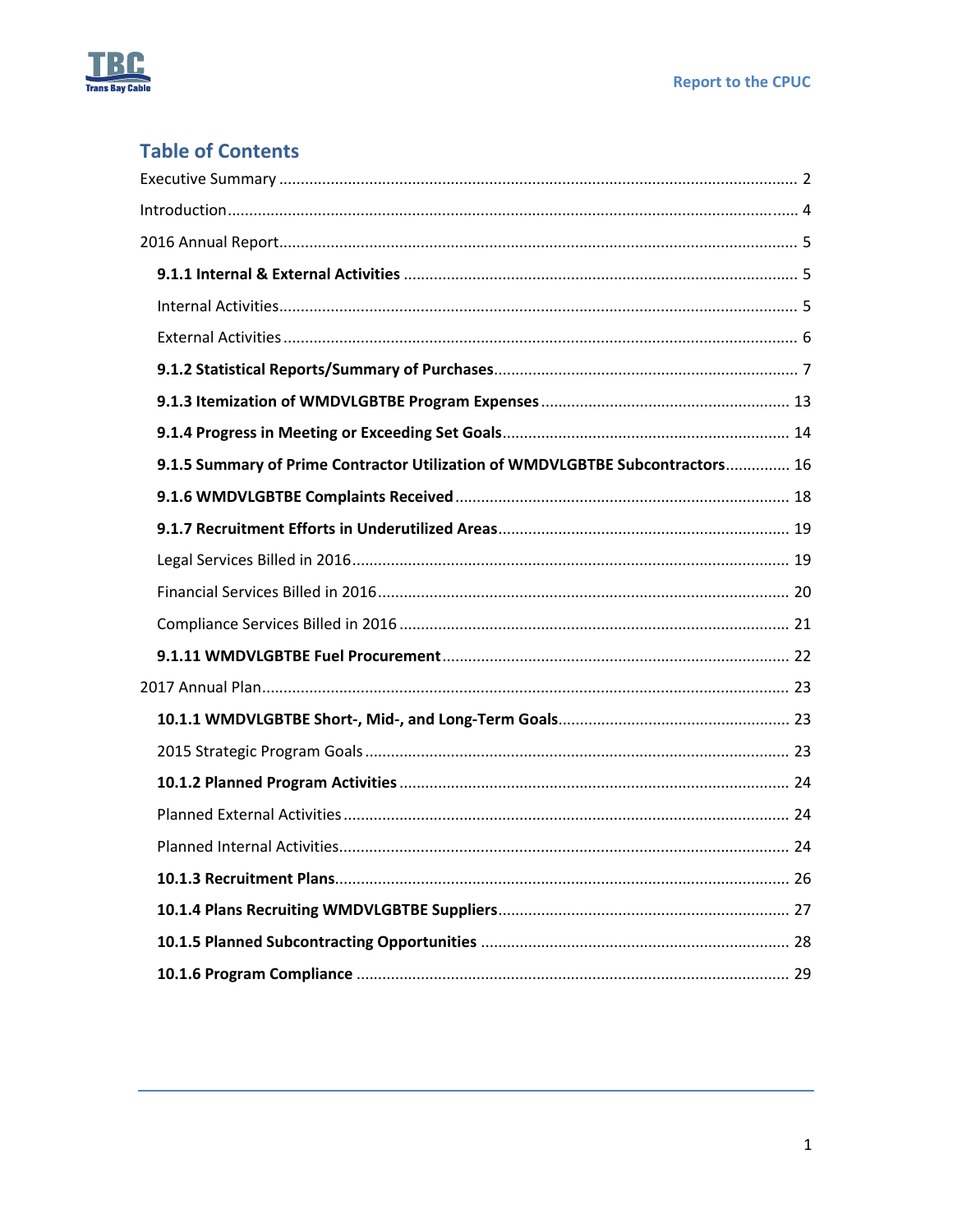

# Executive Summary

Trans Bay Cable LLC ("TBC") respectfully submits its 2016 Annual Report and 2017 Annual Plan for the Utility Supplier Diversity Program, in compliance with the requirements of California Public Utilities Commission ("CPUC" or "Commission") General Order No. 156 ("GO 156"). This Annual Report describes the program activities and results TBC achieved for the period of January 1, 2016, through December 31, 2016. The Annual Plan describes TBC's anticipated and planned activities for the period of January 1, 2017, through December 31, 2017.

Key spending and accomplishment areas in 2016:

- **Total Spend –** The total for WMDVLGBTBE (as later defined) spend increased from \$380,282 in 2015 to \$1,330,210 in 2016, an increase of 250%. TBC exceeded its total 2016 goal for WMDVLGBTBE spend by 1.3%, and increased the overall percentage of its procurement on WMDVLGBTBE vendors between 2015 (1.15%) and 2016 (5.3%) by over 360%.
- **Legal and Financial Services –** A total of \$738,592 was spent on traditionally underrepresented employees at majority‐owned law firms and majority-owned financial firms which is an increase of approximately 38% over 2015 spend.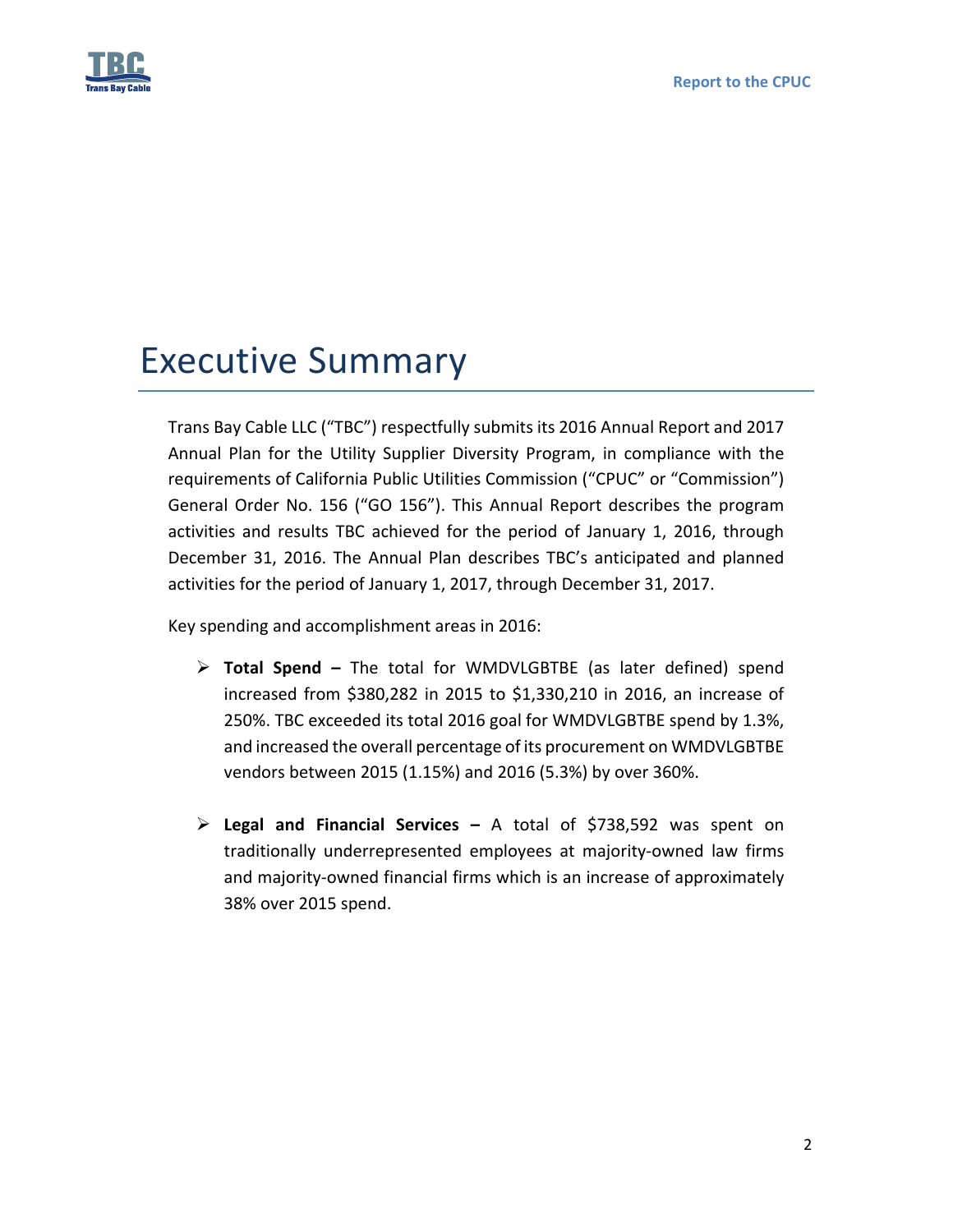



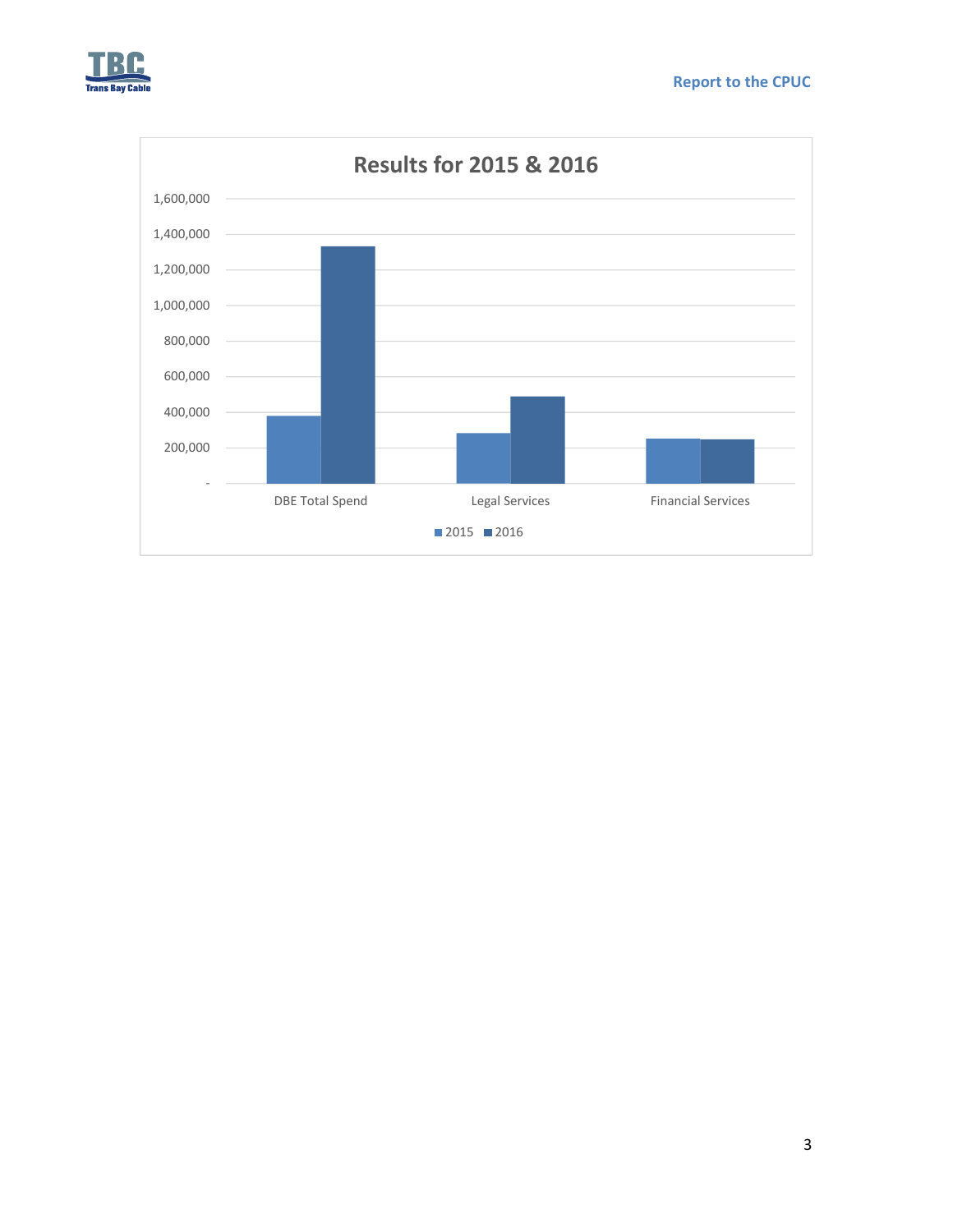

# Introduction

TBC is a small energy transmission company. TBC's facilities consist of a 53‐mile, approximately 400 megawatt high‐voltage direct‐current ("HVDC") submarine electrical transmission line and two converter stations (the "Project"). The transmission line is located beneath the adjoining bays of San Francisco, San Pablo, and



Suisun and runs between TBC's two converter stations: located in Pittsburg, California, and San Francisco, California.

The Project began commercial operation on November 23, 2010. It delivers power for approximately 40% to 60% of San Francisco's peak electrical load. The Project is an important and high‐profile component of the San Francisco area's electricity infrastructure.



TBC utilizes unique HVDC PLUS technology developed, serviced and warrantied by Siemens Energy and Prysmian Cable and Systems. Siemens is responsible for procuring many of the vendors needed for the Project's operation and maintenance, in addition to providing equipment warranty servicing. A majority of the vendors

procured have been involved with the Project prior to its commissioning and are on long‐ term contracts or are highly-specialized vendors particularly suited to meet the Project's needs. As a result, TBC has few new procurement opportunities, but strives to make these opportunities available to Female, minority, disabled‐veteran, lesbian, gay, bisexual and transgender owned business enterprises ("WMDVLGBTBE") when feasible.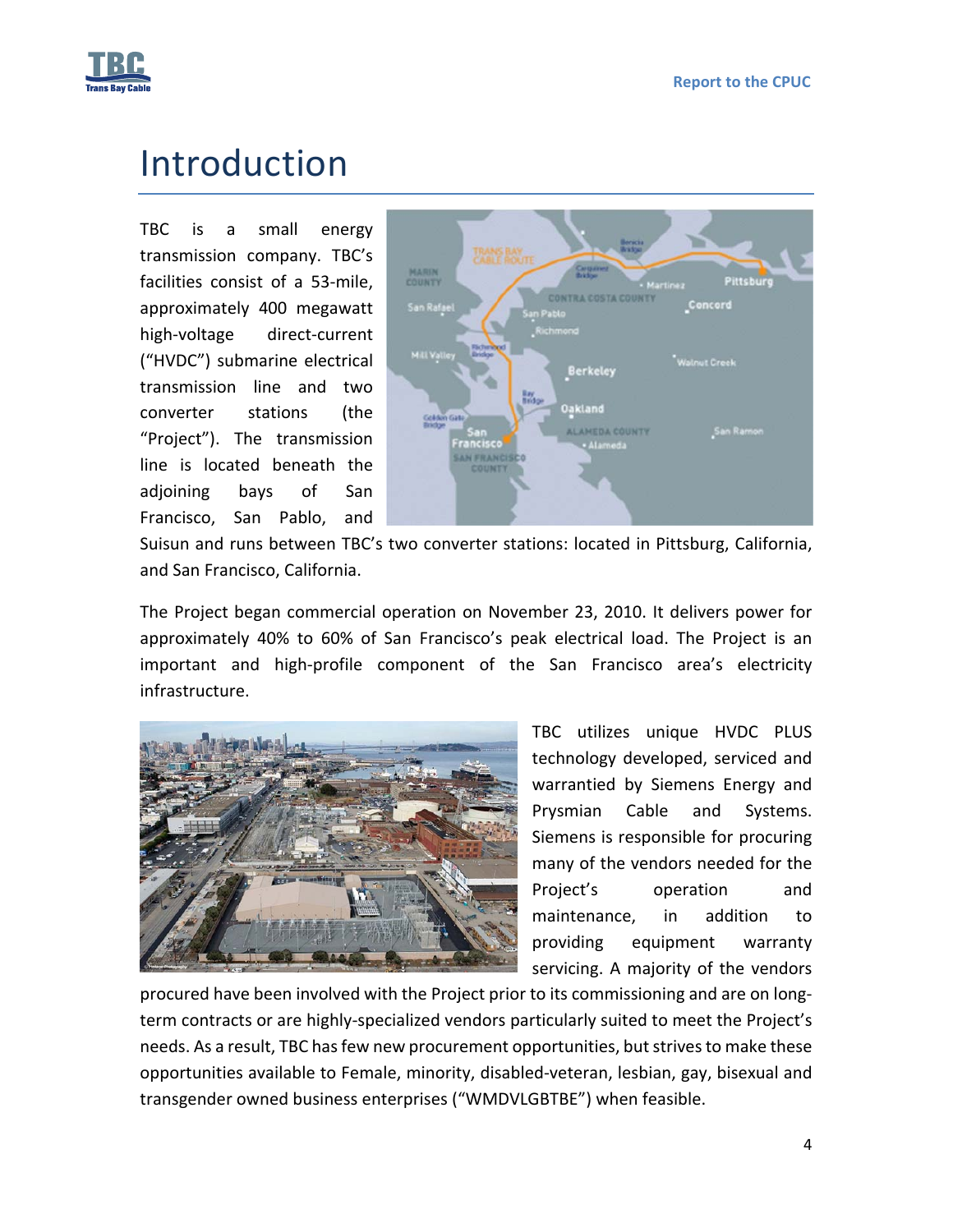

# 2016 Annual Report

# **9.1.1 Internal & External Activities**

| <b>Trans Bay Cable LLC</b>                                                     | 2016 Report | G.O. #156 Sec. 9.1.1 |  |  |  |  |  |
|--------------------------------------------------------------------------------|-------------|----------------------|--|--|--|--|--|
| Description of WMDVLGBTBE Program Activities During the Previous Calendar Year |             |                      |  |  |  |  |  |

## Internal Activities

TBC's Supplier Diversity Program ("SDP" or the "Program") for WMDVLGBTBEs is overseen by TBC's Legal Department. The Legal Department's efforts are supplemented by TBC's Finance Department, IT Department, Operations Department, and Human Resource Department. Together, TBC personnel have developed, implemented, and continue to expand TBC's Program.

In accordance with Section 6.1.1 of GO 156, in 2016, all employees with procurement responsibilities, including at least one employee from each department, received training on the implementation of TBC's Program.

As stated in the summary, as a result of the unique technology utilized in TBC's Project Facility and the resultant need for specialized vendors, there are few opportunities for new procurement. However, in 2016 as in previous years, TBC did send out request for proposals to solicit responses from diverse vendors for new service opportunities.

During 2016, TBC contacted all of its current vendors and informed them about the CPUC's GO 156 program. TBC encouraged its vendors to visit The Supplier Clearinghouse website to determine their eligibility and complete the verification process. Additionally, TBC encouraged its vendors to use WMDVLGTBE subcontractors when feasible and includes such language in its vendor contracts and purchase orders.

This past year, TBC continued to use its website as a resource for potential WMDVLGBTBEs. WMDVLGBTBEs can contact TBC about supplier diversity through TBC's website at www.transbaycable.com/contact-us/ (a link to this site is also provided on The Supplier Clearinghouse website). WMDVLGBTBEs are able to fill out a SDP registration form on the TBC website. Once a WMDVLGBTBE registers, that company is added to an internal SDP database. On average, TBC received one to three inquiries per month via its website. A TBC employee responds to all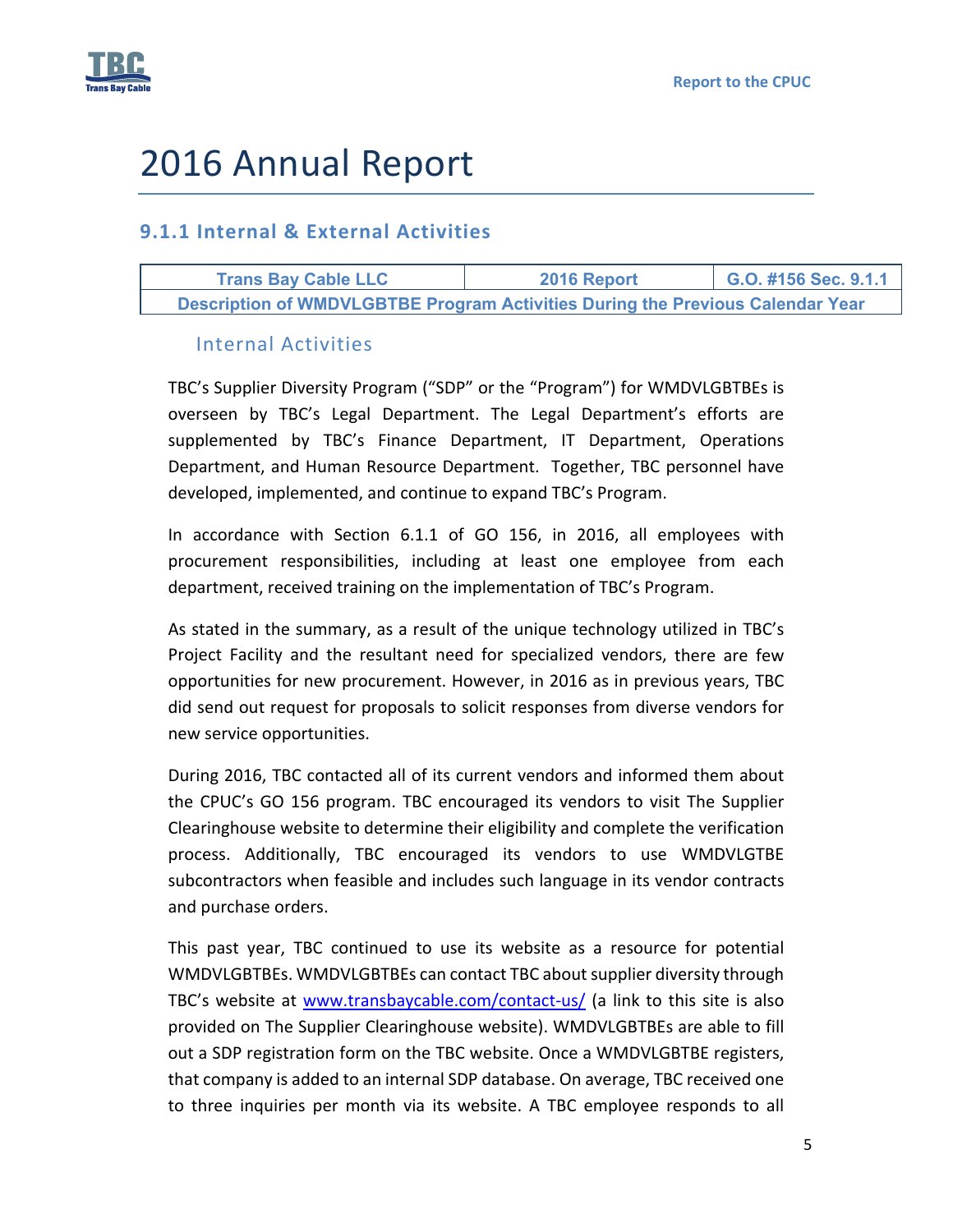

website inquiries and forwards the WMDVLGBTBE's contact information to the appropriate TBC department. WMDVLGBTBEs can also submit questions about TBC's Program via this online form.

# External Activities

In 2016, TBC participate in forums and conference calls held by the California Joint Utilities Committee in an effort to (i) further develop its Program, (ii) adopt best practices, and (iii) increase its profile as a small utility in California.

TBC also responded to CPUC requests for information and met with CPUC personnel in April 2016 to discuss TBC's Program.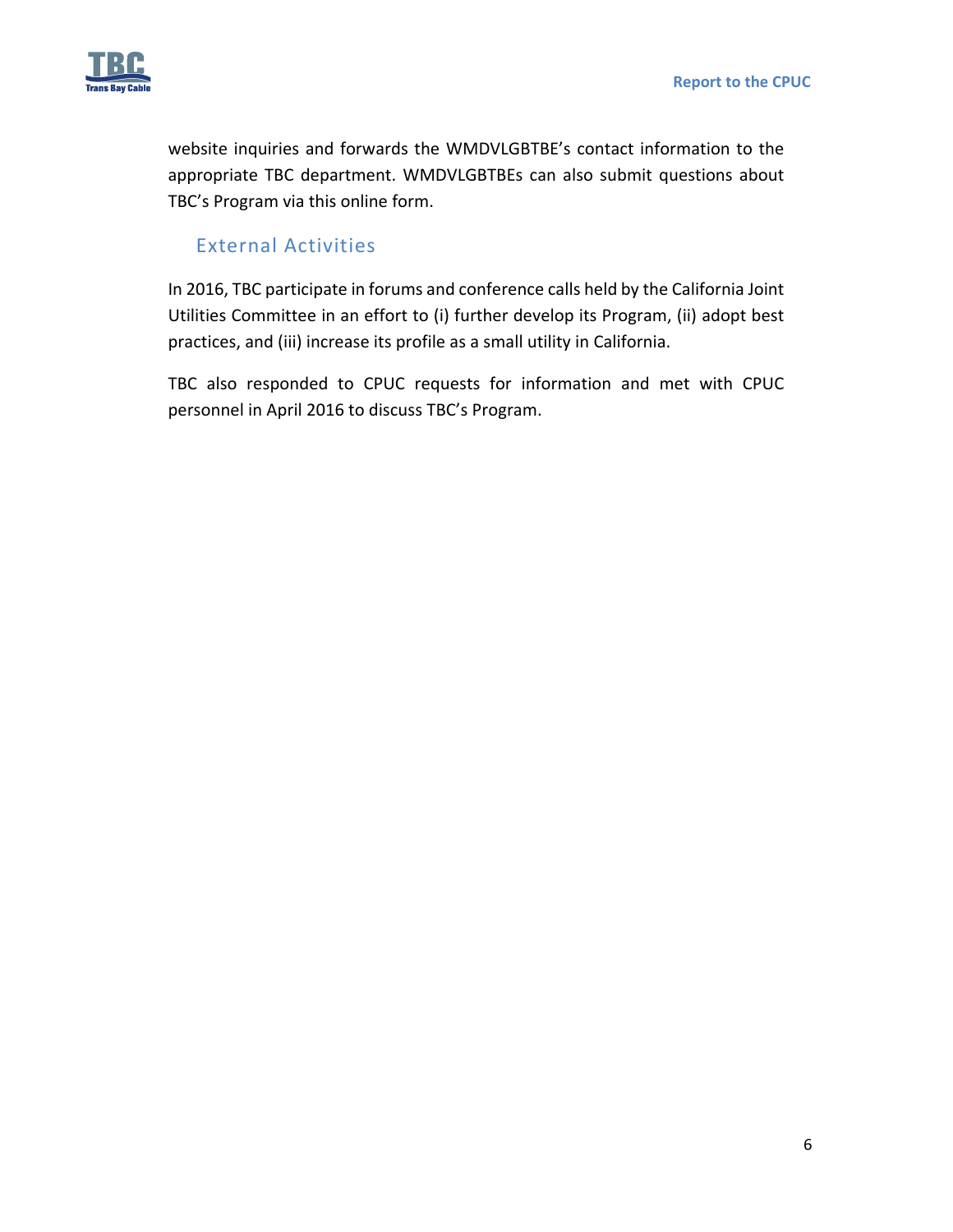

# **9.1.2 Statistical Reports/Summary of Purchases**

| <b>Trans Bay Cable LLC</b>                    | 2016 Report | G.O. #156 Sec. 9.1.2 |
|-----------------------------------------------|-------------|----------------------|
| <b>WMDVLGBTBE Annual Results by Ethnicity</b> |             |                      |

|                                                    |                       | Direct \$   | $Sub$ \$     | Total \$    | %     |
|----------------------------------------------------|-----------------------|-------------|--------------|-------------|-------|
| <b>Minority Male</b><br>Asian-Pacific              |                       |             |              |             |       |
|                                                    | African-              |             |              |             |       |
|                                                    | American              |             |              |             |       |
| Hispanic                                           |                       |             |              |             |       |
|                                                    | <b>Native</b>         |             |              |             |       |
|                                                    | American              |             |              |             |       |
|                                                    | Other                 |             |              |             |       |
|                                                    | <b>Total Minority</b> |             |              |             |       |
|                                                    | <b>Male</b>           |             |              |             |       |
| Minority                                           | Asian-Pacific         | \$80,804    |              | \$80,804    | 0.32% |
| Female                                             | African-              |             |              |             |       |
|                                                    | American              |             |              |             |       |
|                                                    | Hispanic              |             |              |             |       |
|                                                    | <b>Native</b>         |             |              |             |       |
|                                                    | American              |             |              |             |       |
|                                                    | Other                 |             |              |             |       |
|                                                    | <b>Total Minority</b> |             |              |             |       |
|                                                    | <b>Female</b>         |             |              |             |       |
| <b>Total Minority Business</b><br>Enterprise (MBE) |                       | \$80,804    |              | \$80,804    | 0.32% |
| Female Business Enterprise<br>(WBE)                |                       | \$1,208,477 | \$40,929     | \$1,249,406 | 4.98% |
| Lesbian, Gay, Bisexual,                            |                       |             |              |             |       |
| <b>Transgender Business Enterprise</b>             |                       |             |              |             |       |
| (LGBTBE)                                           |                       |             |              |             |       |
| Service Disabled Veteran                           |                       |             |              |             |       |
| <b>Business Enterprise (DVBE)</b>                  |                       |             |              |             |       |
| Other $8(a)^*$                                     |                       |             |              |             |       |
| <b>TOTAL WMDVLGBTBE</b>                            |                       | \$1,289,281 | \$40,929     | \$1,330,210 | 5.3%  |
| <b>NET PROCUREMENT</b>                             |                       |             | \$25,104,500 |             |       |

# 2016 Report

\* FIRMS CLASSIFIED AS 8(a) OF SMALL BUSINESS ADMINISTRATION INCLUDES NON‐WMDVLGBTBE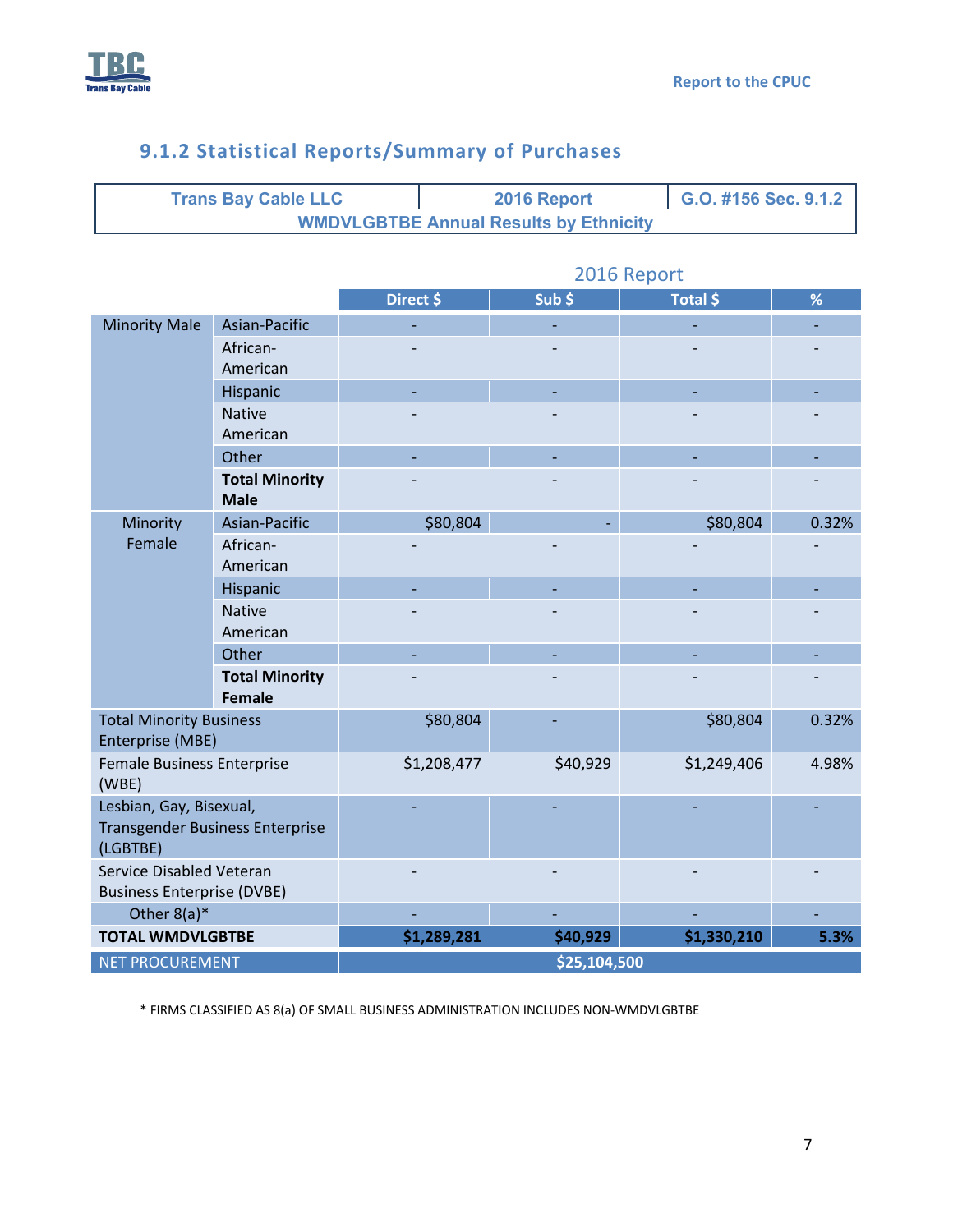

|                          | <b>Trans Bay Cable LLC</b> |         |                          | G.O. #156 Sec. 9.1.2<br>2016 Report |                          |                                                                        |                |
|--------------------------|----------------------------|---------|--------------------------|-------------------------------------|--------------------------|------------------------------------------------------------------------|----------------|
|                          |                            |         |                          |                                     |                          | <b>WMDVLGBTBE Direct Procurement by Product and Service Categories</b> |                |
|                          |                            |         |                          |                                     |                          |                                                                        |                |
|                          |                            |         | <b>Products</b>          |                                     | <b>Services</b>          | <b>Total</b>                                                           |                |
|                          | \$                         | %       | \$                       | %                                   | \$                       | $\%$                                                                   |                |
| <b>Minority Male</b>     | Asian-<br>Pacific          |         |                          |                                     |                          |                                                                        |                |
|                          | African-<br>American       |         |                          |                                     |                          |                                                                        |                |
|                          | Hispanic                   |         |                          |                                     |                          |                                                                        |                |
|                          | <b>Native</b><br>American  |         |                          |                                     |                          |                                                                        |                |
|                          | Other                      |         | $\overline{\phantom{a}}$ | $\overline{\phantom{a}}$            | $\overline{\phantom{a}}$ | $\overline{\phantom{a}}$                                               | $\overline{a}$ |
|                          | <b>Total</b>               |         |                          |                                     |                          |                                                                        |                |
| Minority<br>Female       | Asian-<br>Pacific          |         |                          | \$80,804                            | 0.32%                    | \$80,804                                                               | 0.32%          |
|                          | African-<br>American       |         |                          |                                     |                          |                                                                        |                |
|                          | Hispanic                   |         |                          |                                     |                          |                                                                        |                |
|                          | <b>Native</b>              |         |                          |                                     |                          |                                                                        |                |
|                          | American                   |         |                          |                                     |                          |                                                                        |                |
|                          | Other                      |         |                          |                                     |                          |                                                                        |                |
|                          | <b>Total</b>               |         |                          |                                     |                          |                                                                        |                |
| <b>Total MBE</b>         |                            |         | \$80,804                 | 0.32%                               | \$80,804                 | 0.32%                                                                  |                |
| <b>WBE</b>               | \$3,384                    | 0.013%  | \$1,205,093              | 4.81%                               | \$1,208,477              | 4.82%                                                                  |                |
| <b>LGBTBE</b>            |                            |         |                          |                                     |                          |                                                                        |                |
| <b>DVBE</b>              |                            |         |                          |                                     |                          |                                                                        |                |
| Other $8(a)^*$           |                            |         |                          |                                     |                          |                                                                        |                |
| <b>Total WMDVLGBTBE</b>  |                            | \$3,384 | 0.013%                   | \$1,285,897                         | 5.13%                    | \$1,289,281                                                            | 5.14%          |
| <b>TOTAL PROCUREMENT</b> |                            |         |                          |                                     | \$25,104,500             |                                                                        |                |

| Net Procurement                               | \$25,104,500 |
|-----------------------------------------------|--------------|
| <b>WMDVLGBTBE Direct Products Procurement</b> | \$3,384      |
| <b>WMDVLGBTBE Direct Service Procurement</b>  | \$1,285,897  |
| NET DIRECT WMDVLGBTBE PROCUREMENT             | \$1,289,281  |

\* FIRMS CLASSIFIED AS 8(a) OF SMALL BUSINESS ADMINISTRATION INCLUDES NON‐WMDVLGBTBE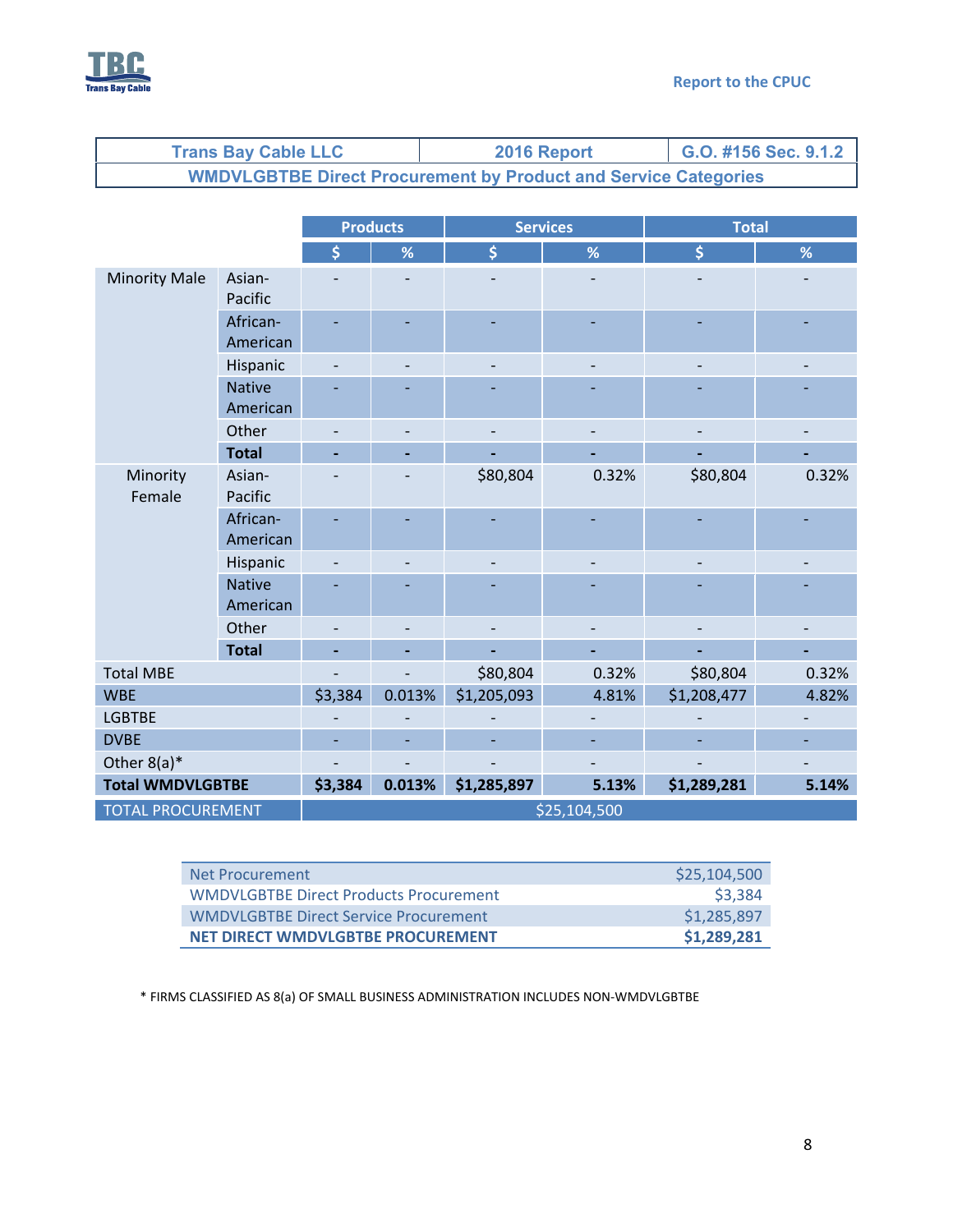

| <b>Trans Bay Cable LLC</b> |                                                                               |                           |                 |        | 2016 Report     |       | G.O. #156 Sec. 9.1.2 |       |  |
|----------------------------|-------------------------------------------------------------------------------|---------------------------|-----------------|--------|-----------------|-------|----------------------|-------|--|
|                            | <b>WMDVLGBTBE Subcontractor Procurement by Product and Service Categories</b> |                           |                 |        |                 |       |                      |       |  |
|                            |                                                                               |                           |                 |        |                 |       |                      |       |  |
|                            |                                                                               |                           | <b>Products</b> |        | <b>Services</b> |       | <b>Total</b>         |       |  |
|                            |                                                                               |                           | \$              | %      | \$              | %     | $\dot{\mathsf{S}}$   | %     |  |
|                            | <b>Minority Male</b>                                                          | Asian-<br>Pacific         |                 |        |                 |       |                      |       |  |
|                            |                                                                               | African-<br>American      |                 |        |                 |       |                      |       |  |
|                            |                                                                               | Hispanic                  |                 |        |                 |       |                      |       |  |
|                            |                                                                               | <b>Native</b><br>American |                 |        |                 |       |                      |       |  |
|                            |                                                                               | Other                     |                 |        |                 |       |                      |       |  |
|                            |                                                                               | <b>Total</b>              |                 |        |                 |       |                      |       |  |
|                            | Minority<br>Female                                                            | Asian-<br>Pacific         |                 |        |                 |       |                      |       |  |
|                            |                                                                               | African-<br>American      |                 |        |                 |       |                      |       |  |
|                            |                                                                               | Hispanic                  |                 |        |                 |       |                      |       |  |
|                            |                                                                               | <b>Native</b><br>American |                 |        |                 |       |                      |       |  |
|                            |                                                                               | Other                     |                 |        |                 |       |                      |       |  |
|                            |                                                                               | <b>Total</b>              |                 |        |                 |       |                      |       |  |
|                            | <b>Total MBE</b>                                                              |                           |                 |        |                 |       |                      |       |  |
|                            | <b>WBE</b>                                                                    |                           | \$1,276         | 0.005% | \$39,653        | 0.16% | \$40,929             | 0.16% |  |
|                            | <b>LGBTBE</b>                                                                 |                           |                 |        |                 |       |                      |       |  |

| Net Procurement                        | \$25,104,500 |
|----------------------------------------|--------------|
| <b>WMDVLGBTBE Products Procurement</b> | \$1,276      |
| <b>WMDVLGBTBE Service Procurement</b>  | \$39,653     |
| <b>NET SUBCONTRACTOR WMDVLGBTBE</b>    | \$40,929     |
| <b>PROCUREMENT</b>                     |              |

DVBE ‐ ‐ **‐ ‐ ‐ ‐** Other 8(a)\* ‐ ‐ **‐ ‐ ‐ ‐ Total WMDVLGBTBE \$1,276 0.005% \$39,653 0.16% \$40,929 0.16%**

\* FIRMS CLASSIFIED AS 8(a) OF SMALL BUSINESS ADMINISTRATION INCLUDES NON‐WMDVLGBTBE

TOTAL PROCUREMENT **1** and the state of the state  $\frac{1}{25,104,500}$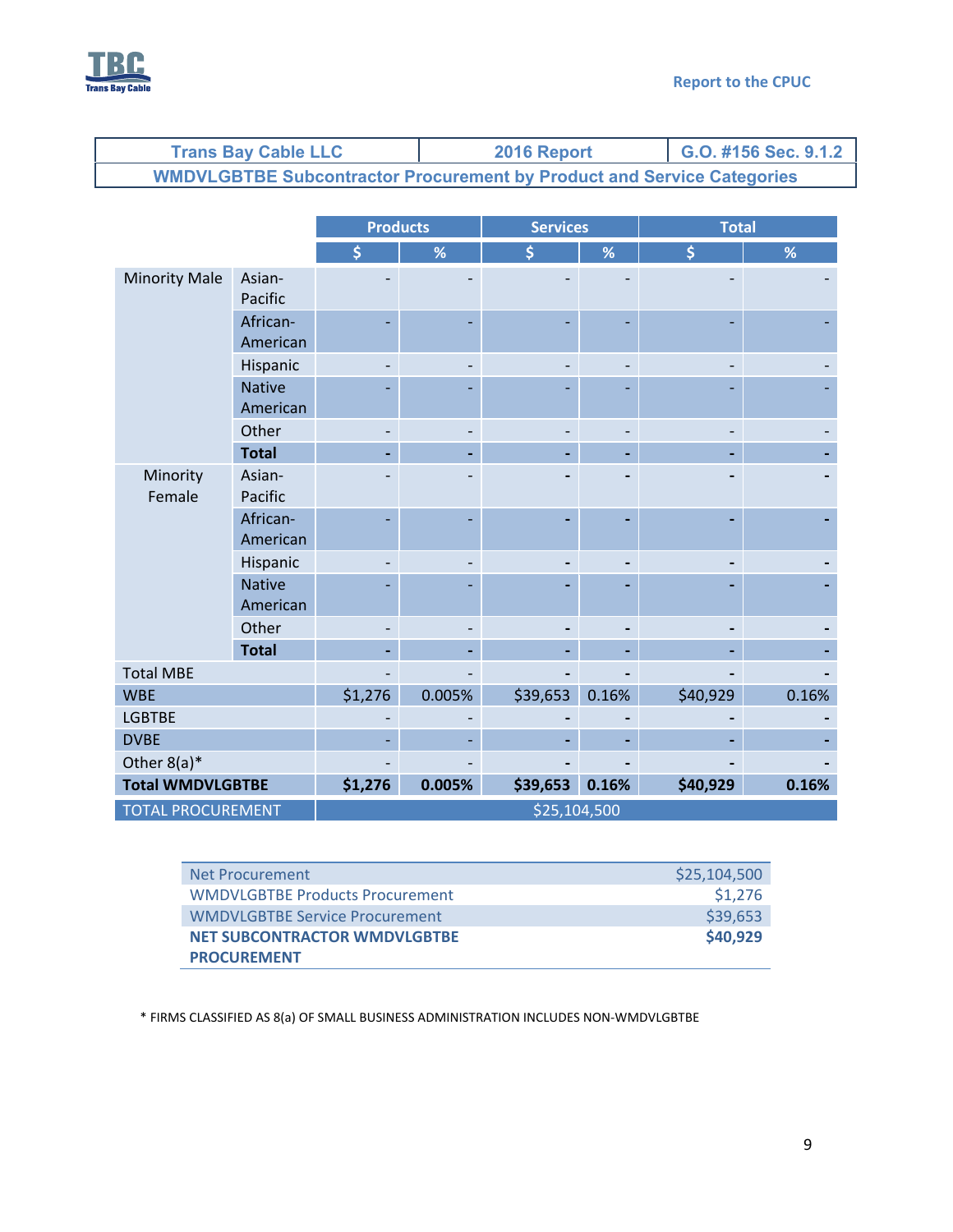

| <b>Trans Bay Cable LLC</b>                                      | 2016 Report | G.O. #156 Sec. 9.1.2 |  |  |  |  |
|-----------------------------------------------------------------|-------------|----------------------|--|--|--|--|
| <b>WMDVLGBTBE Procurement by Standard Industrial Categories</b> |             |                      |  |  |  |  |

|                                             |      |      | <b>Asian Pacific</b><br>American |                          | <b>African</b><br>American |                | <b>Hispanic</b><br><b>American</b> |      | <b>Native</b><br><b>American</b> | <b>MBE</b> | <b>WBE</b>     | <b>LGBTBE</b> | <b>DVBE</b> | <b>Other</b><br>$8(a)$ ** | <b>Total</b><br><b>WMDV</b>     |
|---------------------------------------------|------|------|----------------------------------|--------------------------|----------------------------|----------------|------------------------------------|------|----------------------------------|------------|----------------|---------------|-------------|---------------------------|---------------------------------|
| <b>SIC Category</b>                         |      | Male | Female                           | Male                     | Female                     | Male           | Female                             | Male | Female                           |            |                |               |             |                           | <b>LGBTBE</b><br><b>Dollars</b> |
| 1541- Gen<br>Contractors-                   | \$   |      |                                  |                          |                            |                |                                    |      |                                  |            | 1,099,502      |               |             | $\overline{a}$            | 1,099,502                       |
| Industrial<br><b>Buildings</b>              | $\%$ |      |                                  |                          |                            |                |                                    |      |                                  |            | 4.38%          |               |             |                           |                                 |
| 1751-                                       | \$   |      |                                  | $\blacksquare$           |                            | L.             |                                    |      | L,                               | L,         | 6,000          |               |             | ÷,                        | 6,000                           |
| Carpentry<br>Work                           | $\%$ |      | ÷,                               | ÷,                       |                            |                |                                    |      | ä,                               |            | 0.02%          |               |             |                           |                                 |
| 3629-<br>Electrical                         | \$   |      |                                  | $\overline{a}$           |                            |                |                                    |      |                                  | ÷,         | 108            |               |             |                           | 108                             |
| Industrial<br>Apparatus<br><b>NEC</b>       | %    |      |                                  |                          |                            |                |                                    |      |                                  |            | $>0.00\%$      |               |             |                           |                                 |
| 4911-<br>Electric                           | \$   |      |                                  | $\blacksquare$           |                            |                |                                    |      | $\blacksquare$                   | 80,804     | $\blacksquare$ |               |             | $\overline{a}$            | 80,804                          |
| Services                                    | $\%$ |      |                                  |                          |                            |                |                                    |      | ÷                                | 0.32%      | $\equiv$       |               |             |                           | Ē,                              |
| 5084-                                       | \$   |      |                                  | $\overline{a}$           |                            |                |                                    |      | L,                               |            | 44,281         |               |             | ÷,                        | 44,281                          |
| Industrial<br>Machinery<br>and<br>Equipment | $\%$ |      |                                  |                          |                            |                |                                    |      |                                  |            | 0.18%          |               |             |                           |                                 |
| 5112-<br>Stationery                         | \$   |      |                                  |                          |                            |                |                                    |      |                                  |            | 2,439          |               |             |                           | 2,439                           |
| and Office<br>Supplies                      | %    |      |                                  |                          |                            |                |                                    |      |                                  |            | 0.009%         |               |             |                           |                                 |
| 7371-<br>Computer                           | \$   |      |                                  | $\overline{a}$           |                            |                |                                    |      |                                  |            | 1,600          |               |             |                           | 1,600                           |
| Programmin<br>g Services                    | %    |      |                                  |                          |                            |                |                                    |      |                                  |            | 0.006%         |               |             |                           |                                 |
| 8111-Legal<br>Services                      | \$   |      |                                  | $\overline{\phantom{a}}$ |                            | $\overline{a}$ | ÷,                                 |      | ä,                               | ä,         | 93,435         |               |             | ÷,                        | 93,435                          |
|                                             | %    |      |                                  | ÷                        |                            |                |                                    |      | L.                               |            | 0.37%          |               |             |                           | ÷                               |
| 8711-                                       | \$   |      |                                  |                          |                            |                |                                    |      |                                  |            | 2,041          |               |             |                           | 2,041                           |
| Engineering<br>Services                     | $\%$ |      |                                  |                          |                            |                |                                    |      |                                  |            | 0.008%         |               |             |                           | ÷.                              |
|                                             |      |      |                                  |                          |                            |                |                                    |      |                                  |            |                |               |             |                           |                                 |
| <b>TOTAL</b>                                | \$   |      |                                  |                          |                            |                |                                    |      |                                  | 80,804     | 1,249,406      |               |             |                           | 1,330,210                       |

| Net WMDVLGBTBE Products Procurement | \$4,660      |
|-------------------------------------|--------------|
| Net WMDVLGBTBE Service Procurement  | \$1,325,550  |
| Net WMDVLGBTBE Procurement          | \$1,330,210  |
| Net Procurement                     | \$25,104,500 |

% **‐ ‐ ‐ ‐ ‐ ‐ ‐ ‐** 0.32% 4.98% **‐ ‐ ‐** 5.3%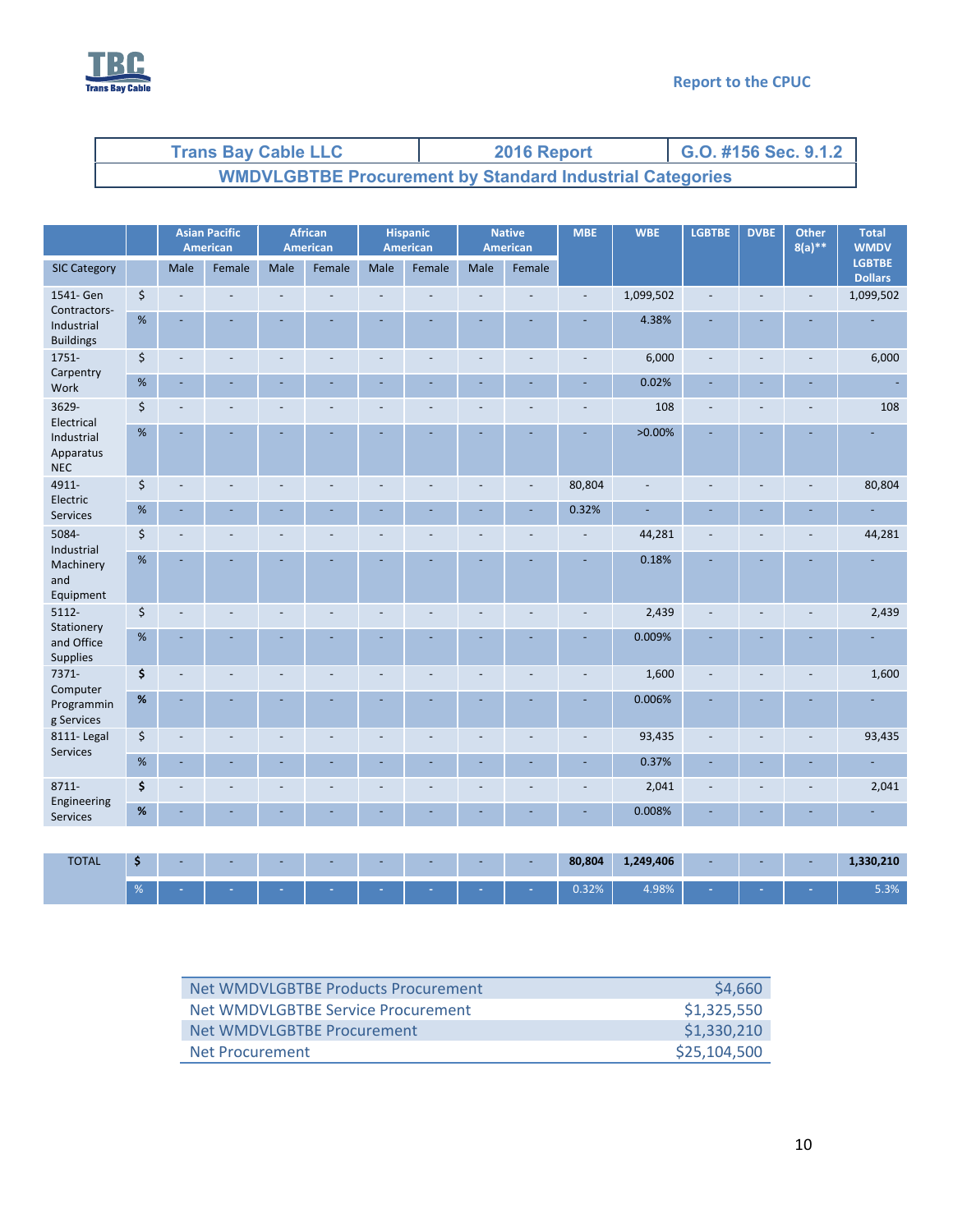

| <b>Trans Bay Cable LLC</b>                                                      | 2016 Report | G.O. #156 Sec. 9.1.2 |  |  |
|---------------------------------------------------------------------------------|-------------|----------------------|--|--|
| <b>Number of WMDVLGBTBE Suppliers and Revenue Reported to the Clearinghouse</b> |             |                      |  |  |

|                         |                                | Data on Number of Suppliers |               |             |                          |                              |                                      |            |               |             |                          |                              |
|-------------------------|--------------------------------|-----------------------------|---------------|-------------|--------------------------|------------------------------|--------------------------------------|------------|---------------|-------------|--------------------------|------------------------------|
|                         | <b>Revenue Reported to CHS</b> |                             |               |             |                          |                              | <b>Utility-Specific 2016 Summary</b> |            |               |             |                          |                              |
| #<br><b>WMDVLGBTBEs</b> | <b>MBE</b>                     | <b>WBE</b>                  | <b>LGBTBE</b> | <b>DVBE</b> | <b>Other</b><br>$8(a)^*$ | <b>Grand</b><br><b>Total</b> | <b>MBE</b>                           | <b>WBE</b> | <b>LGBTBE</b> | <b>DVBE</b> | <b>Other</b><br>$8(a)^*$ | <b>Grand</b><br><b>Total</b> |
| Under \$1 million       | <b>.</b>                       |                             |               |             | <b>-</b>                 | -                            |                                      | 6          |               | -           |                          | 7                            |
| Under \$5 million       | $\overline{a}$                 |                             |               |             | $\overline{\phantom{0}}$ |                              | $\overline{\phantom{0}}$             | 1          |               |             | $\overline{\phantom{0}}$ | 1                            |
| Under \$10 million      | ٠                              |                             |               |             | <b>-</b>                 | -                            |                                      |            |               | -           |                          |                              |
| Above \$10<br>million   |                                |                             |               |             | $\overline{\phantom{0}}$ |                              | -                                    | -          |               | -           |                          |                              |
| <b>TOTAL</b>            |                                |                             |               |             |                          |                              |                                      |            |               | -           |                          | 8                            |

|                          |                          | <b>Revenue and Payment Data</b> |               |                          |                          |                          |            |                                      |               |                          |                          |                       |
|--------------------------|--------------------------|---------------------------------|---------------|--------------------------|--------------------------|--------------------------|------------|--------------------------------------|---------------|--------------------------|--------------------------|-----------------------|
|                          |                          | <b>Revenue Reported to CHS</b>  |               |                          |                          |                          |            | <b>Utility-Specific 2016 Summary</b> |               |                          |                          |                       |
| <b>WMDVLGBTBE</b><br>\$M | <b>MBE</b>               | <b>WBE</b>                      | <b>LGBTBE</b> | <b>DVBE</b>              | <b>Other</b><br>$8(a)^*$ | Grand<br><b>Total</b>    | <b>MBE</b> | <b>WBE</b>                           | <b>LGBTBE</b> | <b>DVBE</b>              | <b>Other</b><br>$8(a)^*$ | Grand<br><b>Total</b> |
| Under \$1 million        | $\blacksquare$           |                                 |               | $\overline{\phantom{a}}$ | $\overline{\phantom{0}}$ | $\overline{\phantom{0}}$ | 1          | 6                                    |               | $\overline{\phantom{0}}$ | $\overline{\phantom{0}}$ | 7                     |
| Under \$5 million        | $\overline{\phantom{0}}$ |                                 |               |                          | -                        | -                        |            | 1                                    |               |                          |                          | 4                     |
| Under \$10 million       | $\overline{\phantom{0}}$ |                                 |               | $\overline{\phantom{a}}$ | $\overline{\phantom{0}}$ | $\overline{\phantom{0}}$ |            | $\overline{\phantom{0}}$             |               | $\overline{\phantom{a}}$ |                          |                       |
| Above \$10<br>million    | $\overline{\phantom{a}}$ |                                 |               | <b>100</b>               | -                        | -                        |            |                                      |               |                          |                          |                       |
| <b>TOTAL</b>             |                          |                                 |               |                          |                          |                          |            |                                      |               |                          |                          | 8                     |

\* FIRMS CLASSIFIED AS 8(a) OF SMALL BUSINESS ADMINISTRATION INCLUDES NON‐WMDVLGBTBE CHS: SUPPLIER CLEARINGHOUSE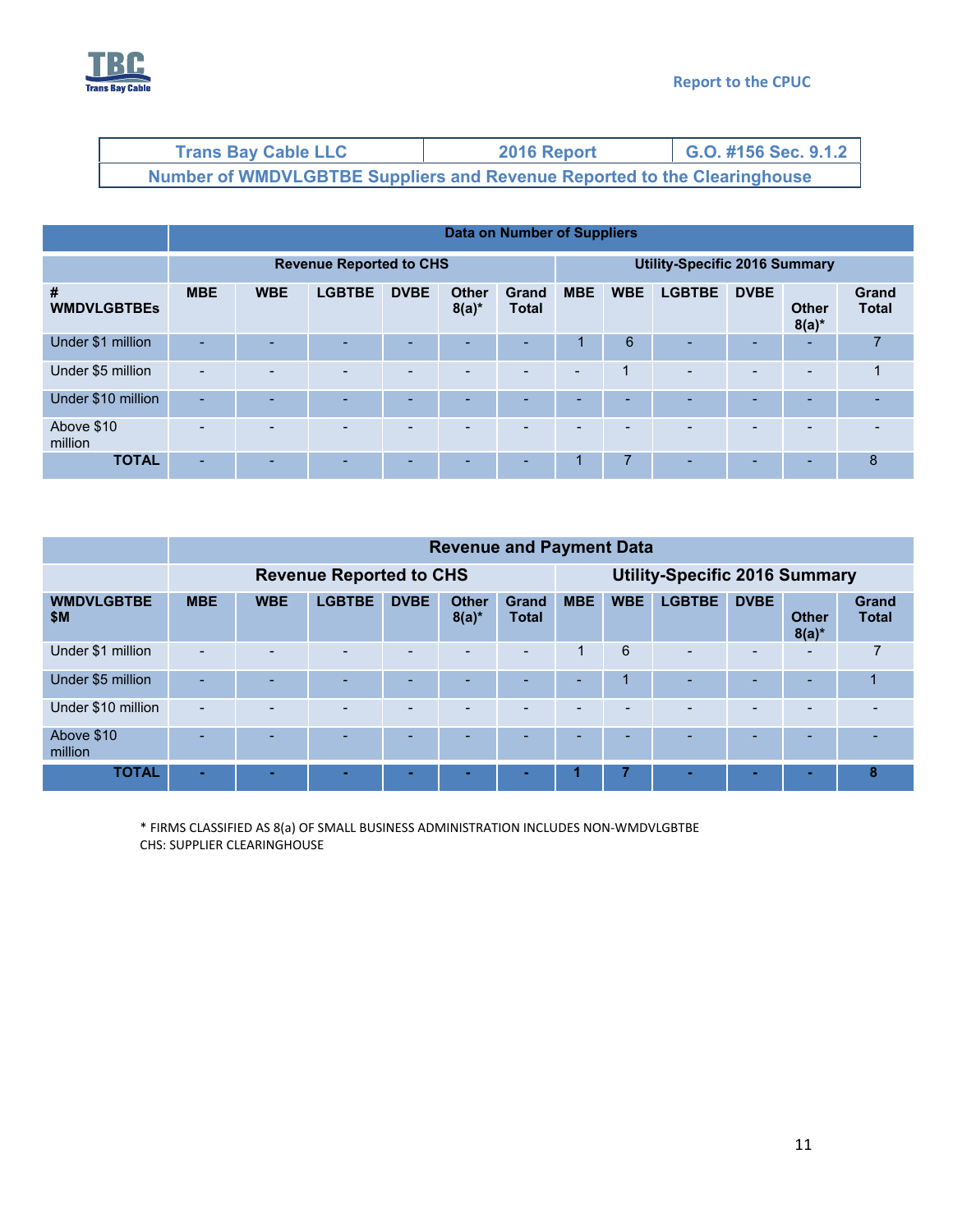



| <b>Trans Bay Cable LLC</b>                    | 2016 Report | G.O. #156 Sec. 9.1.2 |
|-----------------------------------------------|-------------|----------------------|
| <b>WMDVLGBTBEs with CA Majority Workforce</b> |             |                      |

TBC does not have sufficient information to report on whether the majority of the workforce of its WMDVLGBTBEs are working in California. However, TBC does not that except the overwhelming majority of its WMDVLGBTBE are based in California.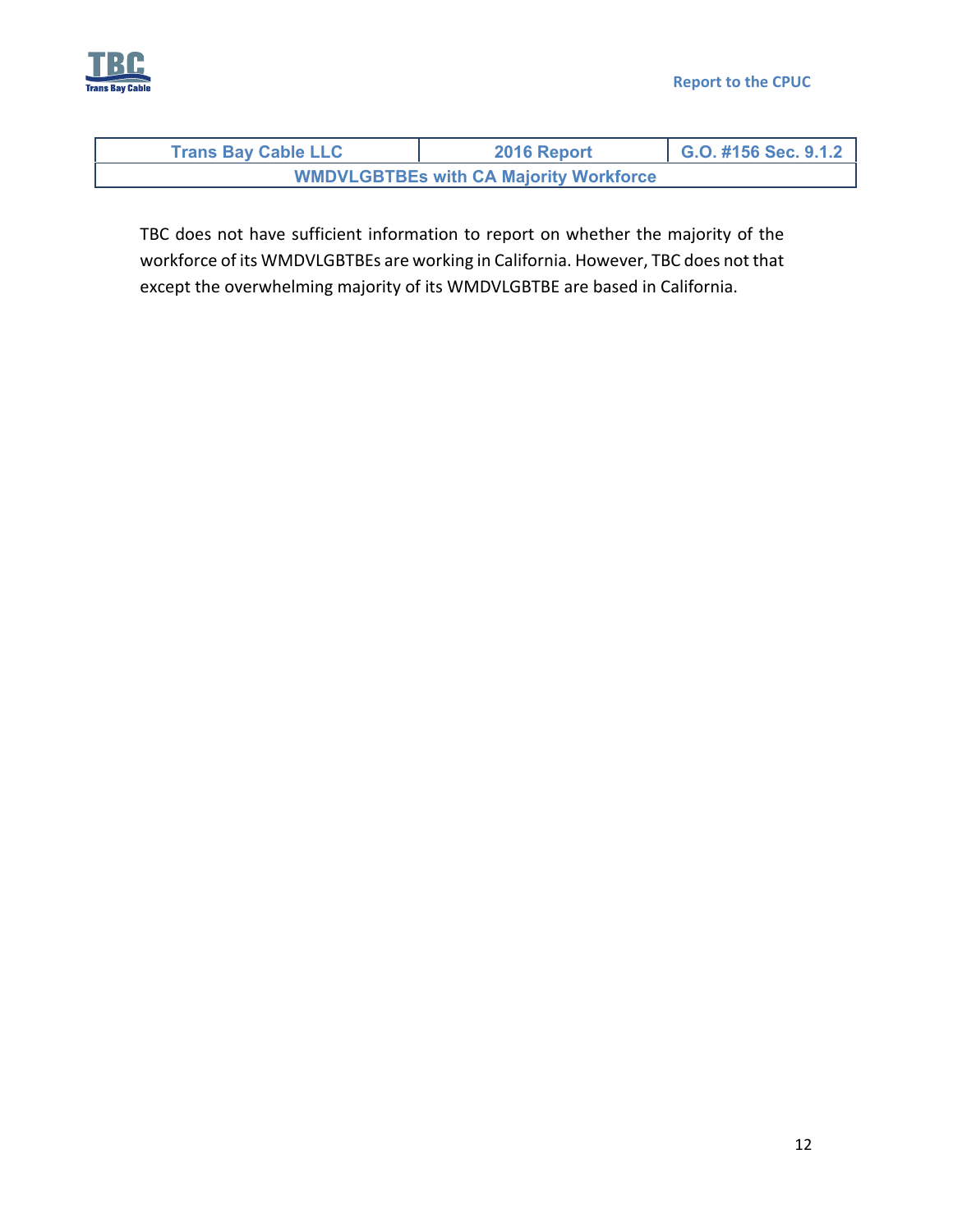

# **9.1.3 Itemization of WMDVLGBTBE Program Expenses**

| <b>Trans Bay Cable LLC</b>         | 2016 Report | G.O. #156 Sec. 9.1.3 |  |  |  |  |
|------------------------------------|-------------|----------------------|--|--|--|--|
| <b>WMDVLGBTBE Program Expenses</b> |             |                      |  |  |  |  |

While expenses were incurred for activities in support of GO 156, none of the expenses were solely attributable to those activities. A variety of TBC employees contribute to TBC's Program, in particular the members of the Legal Department and Operations Department.

| <b>Expense Category</b>        | <b>Year (Actual)</b> |
|--------------------------------|----------------------|
| Wages                          |                      |
| <b>Other Employee Expenses</b> |                      |
| <b>Program Expenses</b>        |                      |
| <b>Reporting Expenses</b>      |                      |
| Training                       |                      |
| Consultants                    |                      |
| Other                          |                      |
| Total                          |                      |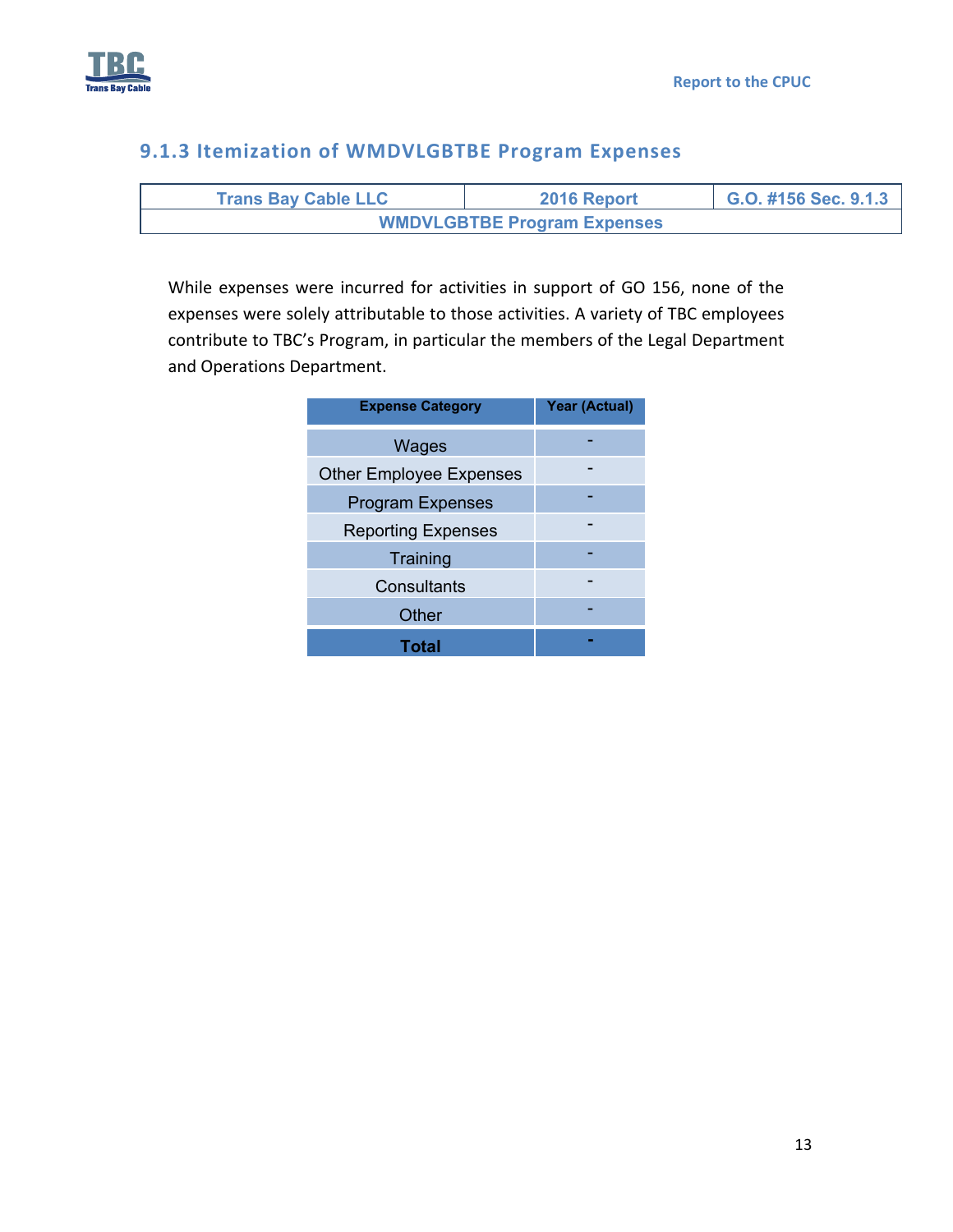

### **9.1.4 Progress in Meeting or Exceeding Set Goals**

| <b>Trans Bay Cable LLC</b>                        | 2016 Report | $\bigcup$ G.O. #156 Sec. 9.1.4 |
|---------------------------------------------------|-------------|--------------------------------|
| <b>Progress in Meeting or Exceeding Set Goals</b> |             |                                |

TBC met its 2016 WMDVLGBTBE Procurement Goals, coming in at 1.3% above its overall goal target of 4.0%. Although TBC did not reach its MBE goal, TBC exceeded its target WBE goal by 149% from a target of 2% to an actual of 4.98%. TBC's overall procurement of WMDVLGBTBE continues to trend upward as WMDVLGBTBE spend has increased from 1.15% in 2015 to 5.3% in 2016, an increase of 361%. Actual dollar expenditures increased 250% from \$380,282 in 2015 to 1,330,210. As stated early, many of the Project's vendors are on long term contracts existing since development of the Project. Additionally, the Project remains under warranty with Siemens and Prysmian whose proprietary technology was utilized to design the Project. As a result, procurement with both vendors and TBC's maintenance operator take up approximately 57% of TBC's procurement budget. Excluding these vendors, WMDVLGBTBE spend for 2016 is approximately 12.4% of TBC's total 2016 procurement.

It should be noted that TBC's cumulative WMDVLGBTBE spend is higher than reported, as some vendors were not certified by the Supplier Clearinghouse; and therefore, those amounts could not be included in TBC's 2016 totals. Nevertheless TBC continues to encourage and offer assistance to all vendors who meet the qualifications of the Supplier Clearinghouse to apply for certification.

If all WMDVLGBTBEs used by TBC were certified, TBC would have increased its 2016 WMDVLGBTBE Procurement Results from \$1,330,210 to \$1,764,532, thereby increasing the overall percentage from 5.3% to 7.0%.

| <b>Trans Bay Cable LLC</b>                  | 2016 Report |                          | G.O. #156 Sec. 9.1.4 |  |  |  |  |
|---------------------------------------------|-------------|--------------------------|----------------------|--|--|--|--|
| <b>WMDVLGBTBE Results and Goals</b>         |             |                          |                      |  |  |  |  |
| <b>Category</b>                             |             | 2016 Results             | <b>2016 Goals</b>    |  |  |  |  |
| <b>Minority Men</b>                         |             |                          |                      |  |  |  |  |
| Minority Women                              |             | $\overline{\phantom{a}}$ |                      |  |  |  |  |
| Minority Business Enterprise (MBE)          |             | 0.32%                    | 2.00%                |  |  |  |  |
| Female Business Enterprise (WBE)            |             | 4.98%                    | 2.00%                |  |  |  |  |
| <b>LGBT Business Enterprise (LGBTBE)</b>    |             |                          | $0.5%$ *             |  |  |  |  |
| Disabled Veteran Business Enterprise (DVBE) |             |                          |                      |  |  |  |  |
| <b>TOTAL WMDVLGBTBE</b>                     |             | 5.3%                     | 4.0%                 |  |  |  |  |

\* GENERAL ORDER NO. 156 DID NOT REQUIRE SPECIFIC GOALS FOR THIS CATEGORY IN 2016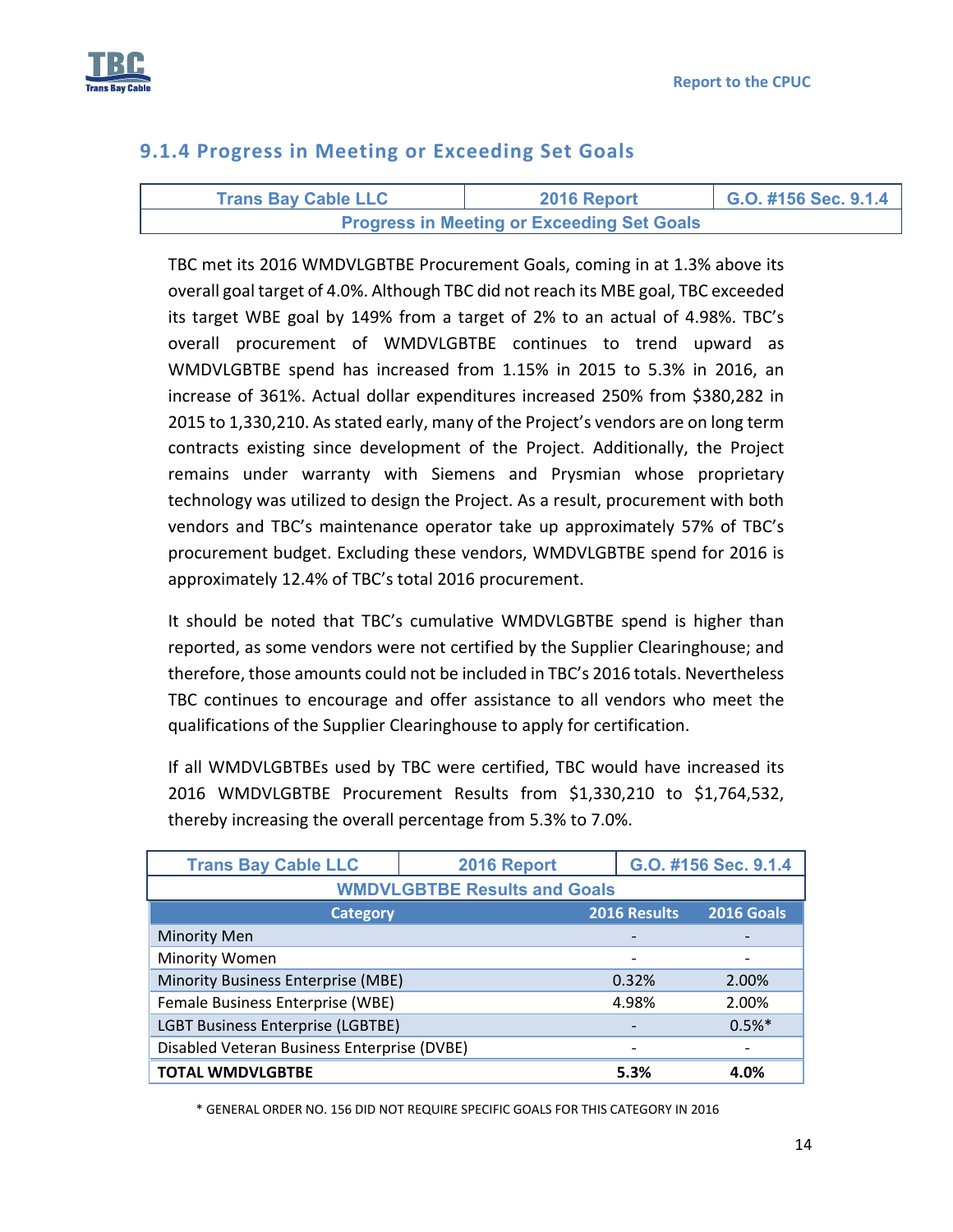





\* Column reflects TBC's WMDVLGBTBE spend if the additional eligible vendors were registered with the CPUC.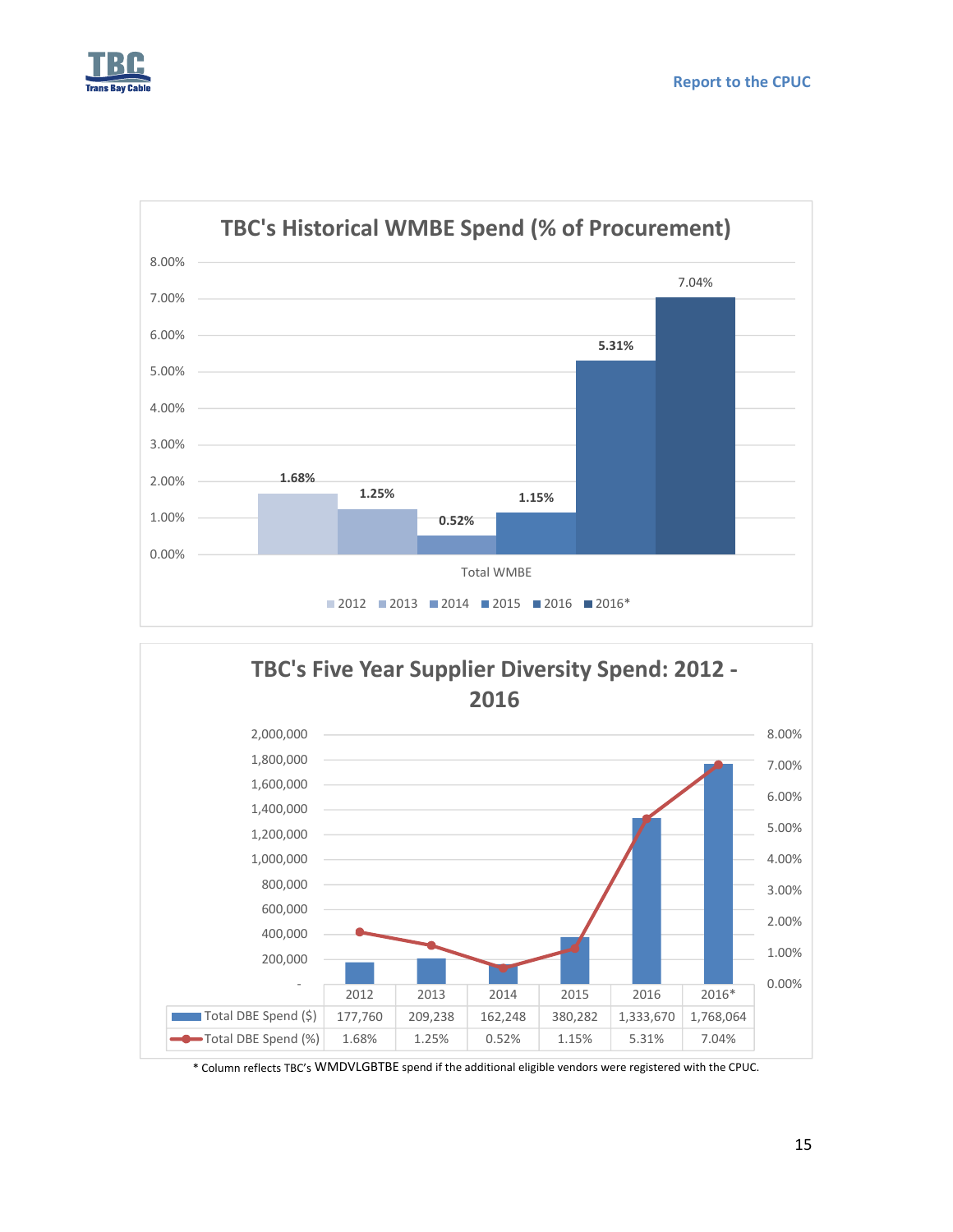

# **9.1.5 Summary of Prime Contractor Utilization of WMDVLGBTBE Subcontractors**

| <b>Trans Bay Cable LLC</b>                                       | 2016 Report | G.O. #156 Sec. 9.1.5 |  |  |  |  |  |
|------------------------------------------------------------------|-------------|----------------------|--|--|--|--|--|
| <b>Prime Contractor Utilization of WMDVLGBTBE Subcontractors</b> |             |                      |  |  |  |  |  |

In 2016, TBC continued to encourage all of its Prime Contractors to utilize WMDVLGBTBE subcontractors. TBC's Responsible Vendor section of its Purchase Order Terms and Conditions states:

"In connection with the performance of work under this Agreement, Seller [or Contractor or Vendor] agrees to operate in an ethical and socially responsible manner which means that Seller [or Contractor or Vendor]… engages and includes Female, minority, disabled veterans, lesbian, gay, bisexual and transgender business enterprises for subcontracting opportunities when feasible."

As with prior years, TBC continued to distribute an informational letter to its vendors to encourage them to utilize WMDVLGBTBE subcontractors when feasible. The informational letter also reminded vendors that TBC is available to assist them in the development of their own diverse supplier program.

While TBC's CPUC‐registered subcontractor spend decreased from \$209,025 to \$40,929 owing to a limited number of subcontractor opportunities, TBC raised its direct contractor total by over 650% from approximate \$171,000 in 2015 to approximately \$1,289,000 in 2016.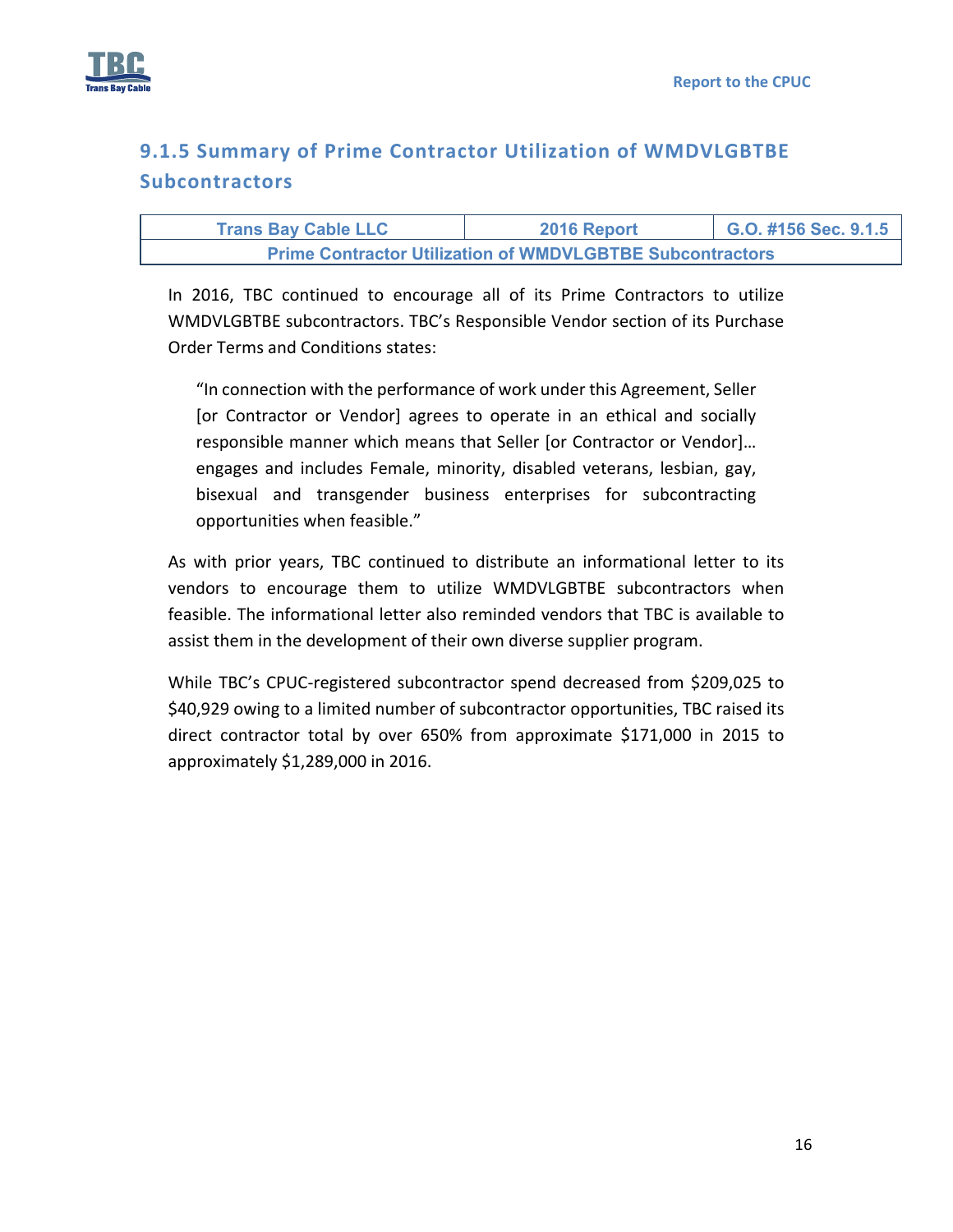

| <b>Trans Bay Cable LLC</b>                                                  | 2016 Report | G.O. #156 Sec. 9.1.5 |  |  |  |  |
|-----------------------------------------------------------------------------|-------------|----------------------|--|--|--|--|
| <b>Summary of Prime Contractor Utilization of WMDVLGBTBE Subcontractors</b> |             |                      |  |  |  |  |

|                   | <b>Minority</b><br><b>Male</b> | <b>Minority</b><br>Female | <b>Minority</b><br><b>Business</b><br><b>Enterprise</b><br>(MBE) | Women<br><b>Business</b><br><b>Enterprise</b><br>(WBE) | Lesbian,<br>Gay,<br>Bisexual,<br>Transgender<br><b>Business</b><br><b>Enterprise</b><br>(LGBTBE) | <b>Disabled</b><br><b>Veterans</b><br><b>Business</b><br><b>Enterprise</b><br>(DVBE) | Other<br>$8(a)^*$ | <b>TOTAL</b><br><b>WMDVLGBTBE</b> |
|-------------------|--------------------------------|---------------------------|------------------------------------------------------------------|--------------------------------------------------------|--------------------------------------------------------------------------------------------------|--------------------------------------------------------------------------------------|-------------------|-----------------------------------|
| Direct \$         |                                |                           | \$80,804                                                         | \$1,208,477                                            | $\overline{\phantom{0}}$                                                                         |                                                                                      |                   | \$1,289,281                       |
| Subcontracting \$ | $\overline{\phantom{0}}$       |                           |                                                                  | \$40,929                                               | $\overline{\phantom{a}}$                                                                         |                                                                                      |                   | \$40,929                          |
| Total \$          | н.                             |                           | \$80,804                                                         | \$1,249,406                                            | ٠                                                                                                | ٠                                                                                    |                   | \$1,330,210                       |
|                   |                                |                           |                                                                  |                                                        |                                                                                                  |                                                                                      |                   |                                   |

| Direct %         | - | $0.32\%$                 | 1.82%    | <u> — 1</u>              |  | 5.14% |
|------------------|---|--------------------------|----------|--------------------------|--|-------|
| Subcontracting % |   | $\overline{\phantom{a}}$ | $0.16\%$ | $\overline{\phantom{0}}$ |  | 0.16% |
| Total %          |   | $0.32\%$                 | 4.98%    | $\overline{\phantom{a}}$ |  | 5.3%  |

Net Procurement \$47,270,644

\*FIRMS CLASSIFIED AS 8(a) OF SMALL BUSINESS ADMINISTRATION INCLUDES NON‐WMDVLGBTBE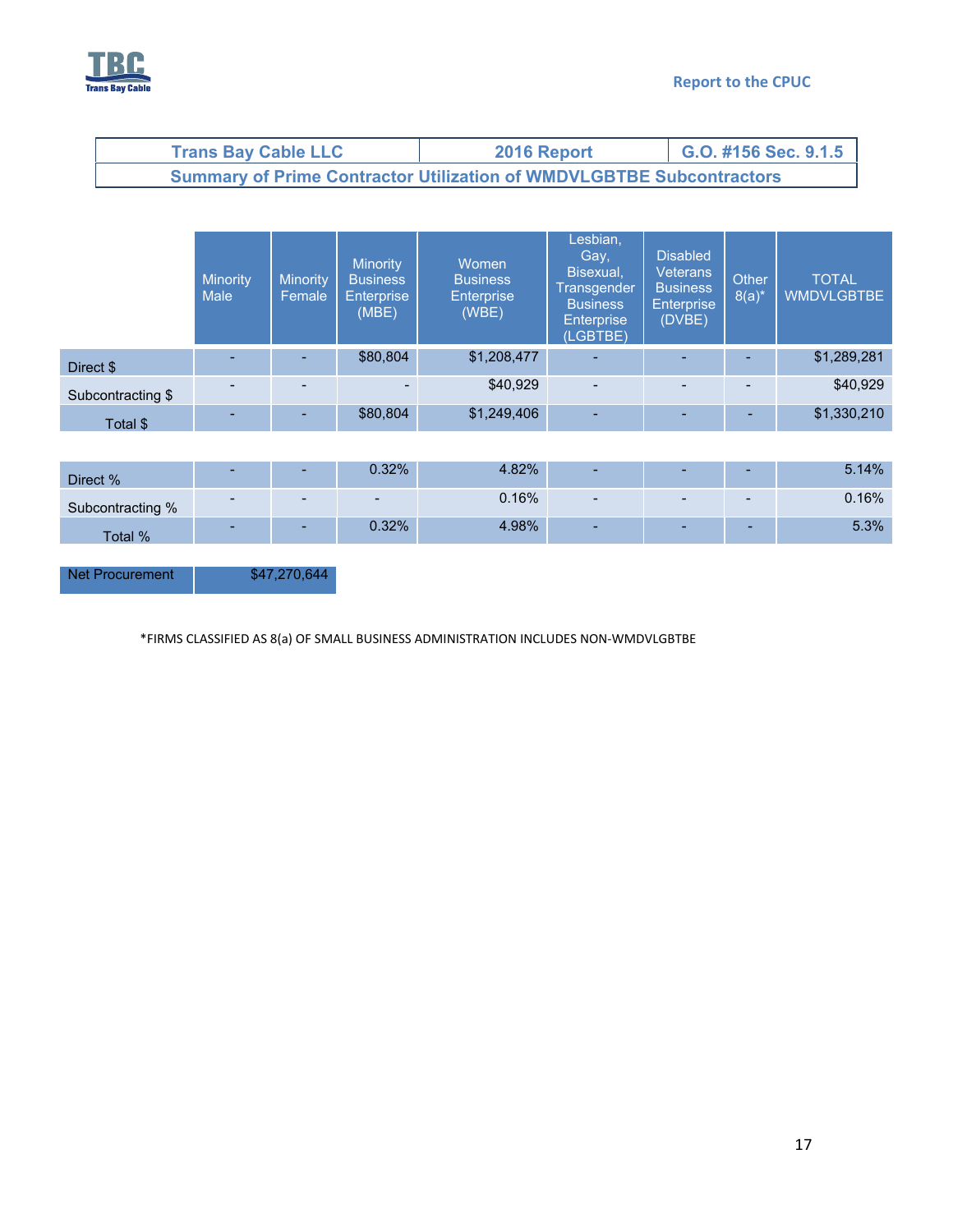

# **9.1.6 WMDVLGBTBE Complaints Received**

| <b>Trans Bay Cable LLC</b>                                       | 2016 Report | G.O. #156 Sec. 9.1.6 |  |  |  |  |  |
|------------------------------------------------------------------|-------------|----------------------|--|--|--|--|--|
| <b>List of WMDVLGBTBE Complaints Received and Current Status</b> |             |                      |  |  |  |  |  |

TBC did not receive any WMDVLGBTBE complaints in 2016.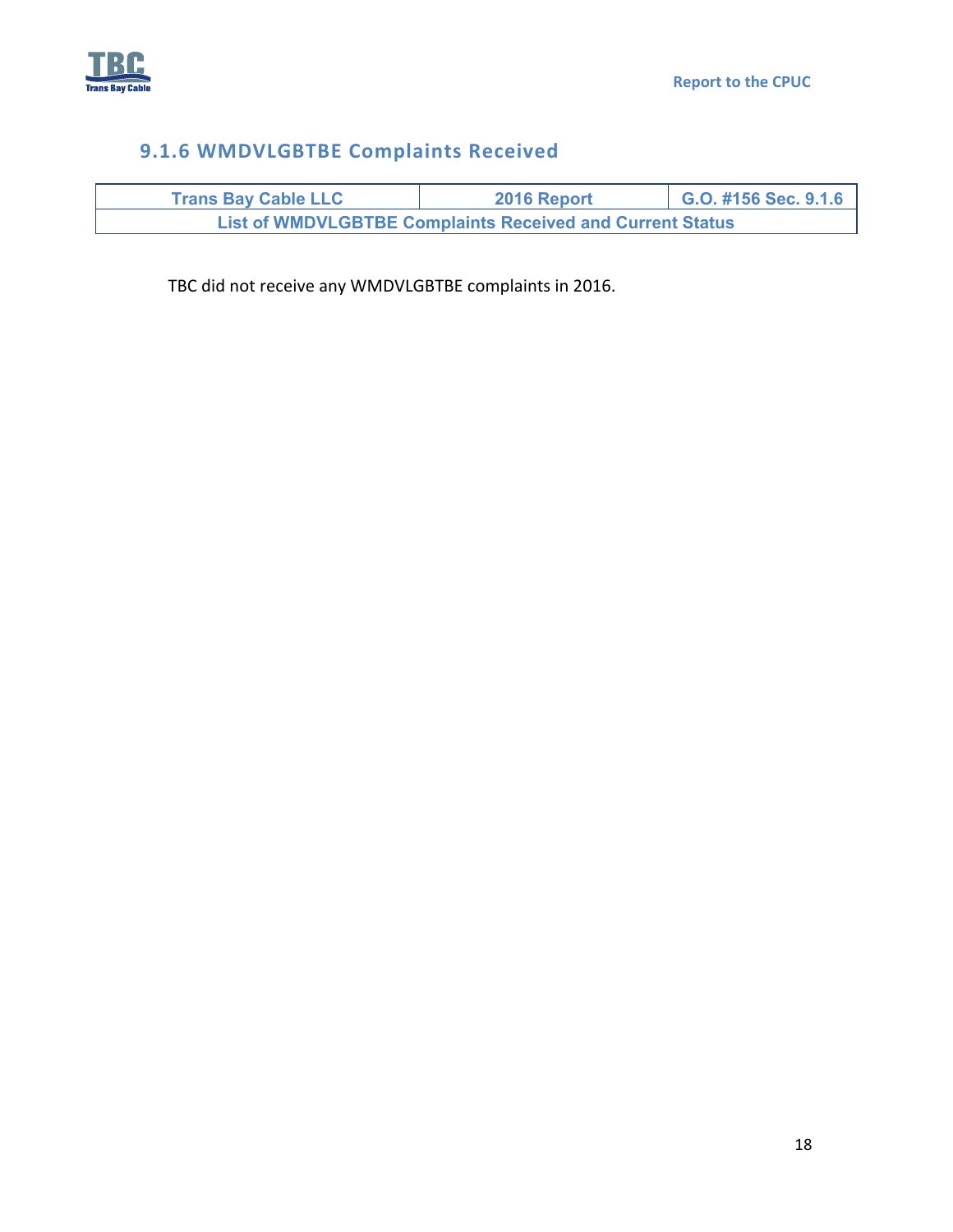

# **9.1.7 Recruitment Efforts in Underutilized Areas**

| <b>Trans Bay Cable LLC</b>                                                   | 2016 Report | G.O. #156 Sec. 9.1.7 |  |
|------------------------------------------------------------------------------|-------------|----------------------|--|
| <b>Efforts to Recruit WMDVLGBTBE Suppliers in Low Utilization Categories</b> |             |                      |  |

TBC recognizes the importance of increasing WMDVLGBTBE utilization in areas with traditionally low representation in the utility industry, such as legal, financial and compliance services. For 2016, TBC spent a total of \$886,705 on services by traditionally underrepresented groups in the areas of legal, financial and compliance services.

In 2016, TBC continued its engagement with a female‐owned law firm. TBC's work with this female‐owned law firm totaled \$93,435 in 2016.

In addition to utilizing a female‐owned law firm, TBC also strives to develop and maintain relationships with diverse attorneys at majority‐owned law firms. In 2016, TBC spent \$482,829 with diverse attorneys at majority-owned law firms. Additionally, TBC spent \$6,463 with diverse legal assistants and paralegals at majority‐owned law firms for a total diverse legal spend at majority‐owned law firms of \$489,292.

|                       |                              | <b>Woman-owned Law</b><br><b>Firm Spend</b> | <b>Diverse Attorneys</b><br>at Majority-owned<br><b>Law Firm Spend</b> | <b>Diverse Legal</b><br><b>Secretaries &amp;</b><br><b>Paralegals at</b><br><b>Majority-owned</b><br><b>Law Firm Spend</b> |
|-----------------------|------------------------------|---------------------------------------------|------------------------------------------------------------------------|----------------------------------------------------------------------------------------------------------------------------|
| Minority              | Asian-Pacific                |                                             | \$13,747                                                               |                                                                                                                            |
| Male                  | African-American             |                                             |                                                                        |                                                                                                                            |
|                       | Hispanic                     |                                             | \$495                                                                  |                                                                                                                            |
|                       | <b>Native American</b>       |                                             |                                                                        |                                                                                                                            |
|                       | Other                        |                                             |                                                                        |                                                                                                                            |
|                       | <b>Total Minority Male</b>   |                                             | \$14,242                                                               |                                                                                                                            |
| Minority              | Asian-Pacific                |                                             | \$1,469                                                                | \$6,163                                                                                                                    |
| Female                | African-American             |                                             |                                                                        |                                                                                                                            |
|                       | Hispanic                     |                                             |                                                                        |                                                                                                                            |
|                       | <b>Native American</b>       |                                             |                                                                        |                                                                                                                            |
|                       | Other                        |                                             |                                                                        |                                                                                                                            |
|                       | <b>Total Minority Female</b> |                                             | \$1,469                                                                | \$6,163                                                                                                                    |
| <b>Total Minority</b> |                              |                                             | \$15,711                                                               | \$6,163                                                                                                                    |

# Legal Services Billed in 2016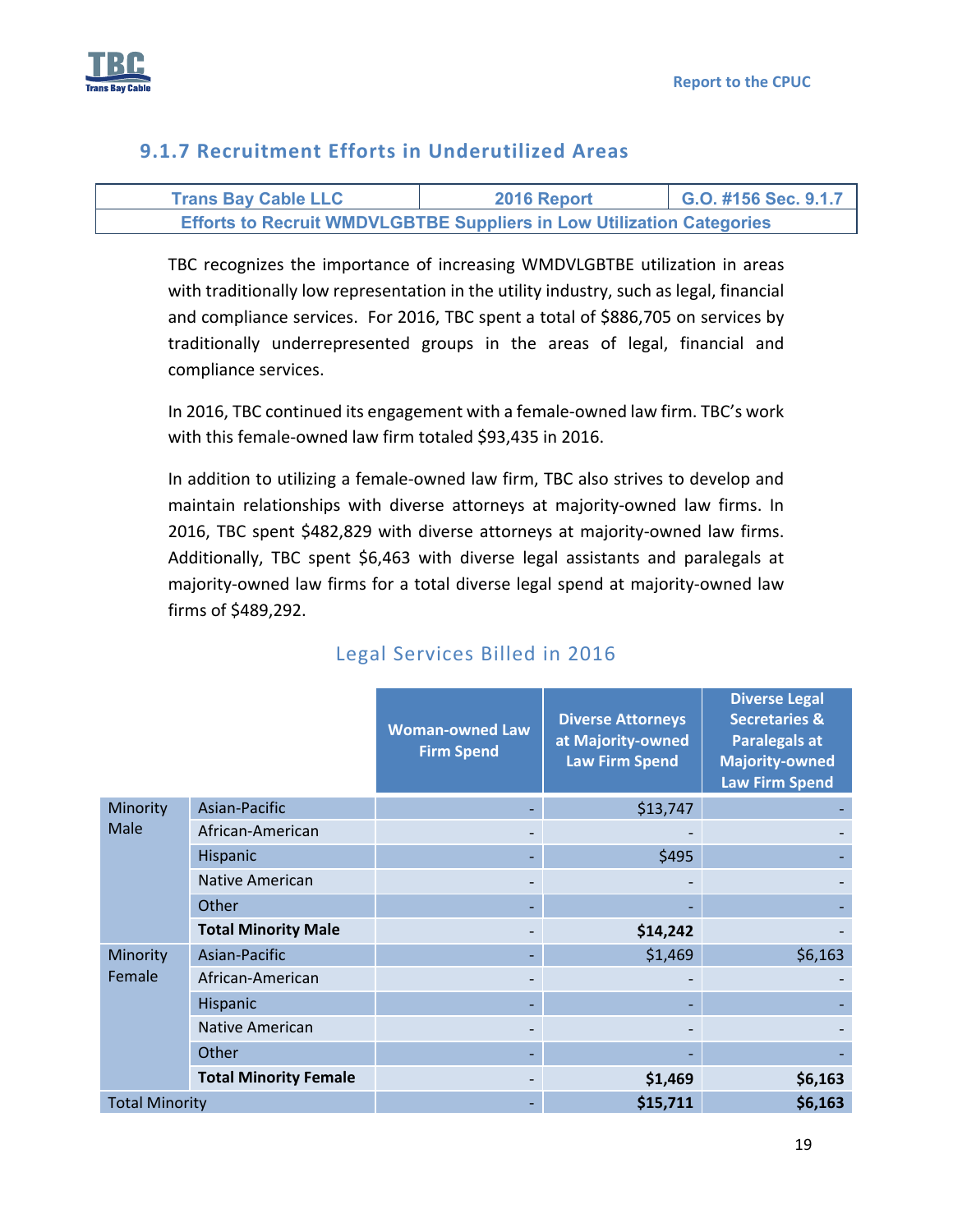

| Female                     | \$93,435 | \$467,118 | 5300 |
|----------------------------|----------|-----------|------|
| <b>TOTAL DIVERSE SPEND</b> |          |           |      |

TBC is also committed to utilizing female and minorities in the financial services sector. TBC spent \$2,269 with one female-owned business in 2016. TBC's spending with minority persons and females employed at majority-owned financial service firms was \$247,031 in 2016. TBC's total spending on underrepresented persons in the financial services sector for 2016 was \$249,300.

|                                    |                        | <b>Woman-owned</b><br><b>Financial Services</b><br><b>Spend</b> | <b>Diverse Spend with</b><br><b>Majority-owned</b><br><b>Financial Services</b> |
|------------------------------------|------------------------|-----------------------------------------------------------------|---------------------------------------------------------------------------------|
| <b>Minority Male</b>               | Asian-Pacific          |                                                                 | \$69,249                                                                        |
|                                    | African-American       |                                                                 |                                                                                 |
|                                    | Hispanic               |                                                                 |                                                                                 |
|                                    | <b>Native American</b> |                                                                 |                                                                                 |
|                                    | Other                  |                                                                 |                                                                                 |
| Minority                           | Asian-Pacific          |                                                                 | \$67,513                                                                        |
| Female                             | African-American       |                                                                 |                                                                                 |
|                                    | Hispanic               |                                                                 |                                                                                 |
|                                    | Native American        |                                                                 |                                                                                 |
|                                    | Other                  |                                                                 |                                                                                 |
| <b>Unclassified Minority Spend</b> |                        |                                                                 | *\$59,892                                                                       |
| <b>Total Minority</b>              |                        |                                                                 | \$196,654                                                                       |
| Female                             |                        | \$2,269                                                         | \$50,377                                                                        |
| <b>TOTAL DIVERSE SPEND</b>         |                        | \$2,269                                                         | \$247,031                                                                       |

## Financial Services Billed in 2016

\*Minority spend was not classified by gender or ethnic group.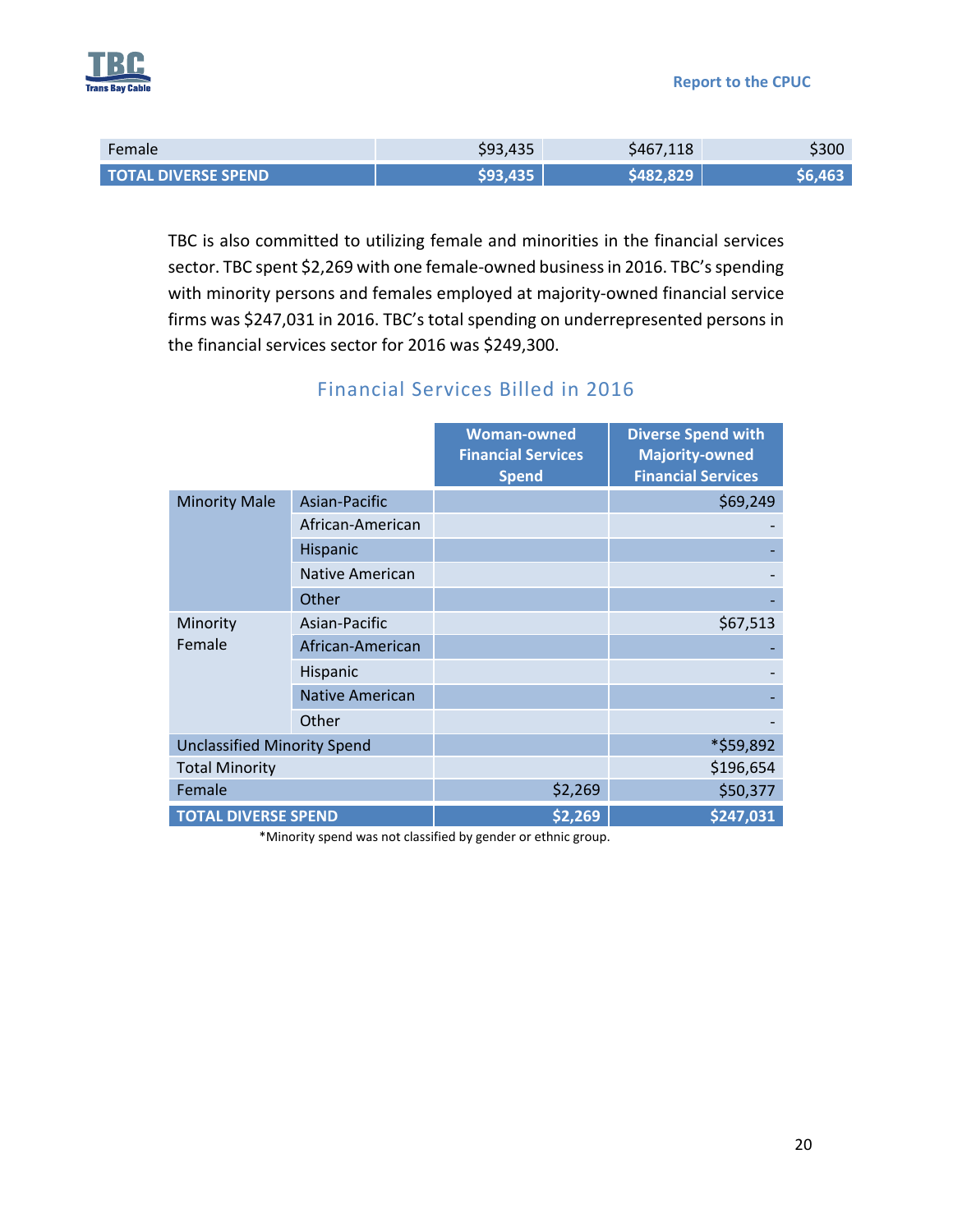

TBC also utilized traditionally underrepresented persons in the utilities compliance sector. TBC spent \$54,678 utilizing the services of traditionally underrepresented groups at majority‐owned compliance services firms.

# Compliance Services Billed in 2016

|                            | <b>Diverse Spend</b><br>with Majority-<br>owned<br><b>Compliance</b><br><b>Services</b> |
|----------------------------|-----------------------------------------------------------------------------------------|
| <b>Total Minority</b>      |                                                                                         |
| Female                     | \$54,678                                                                                |
| <b>TOTAL DIVERSE SPEND</b> | \$54.68                                                                                 |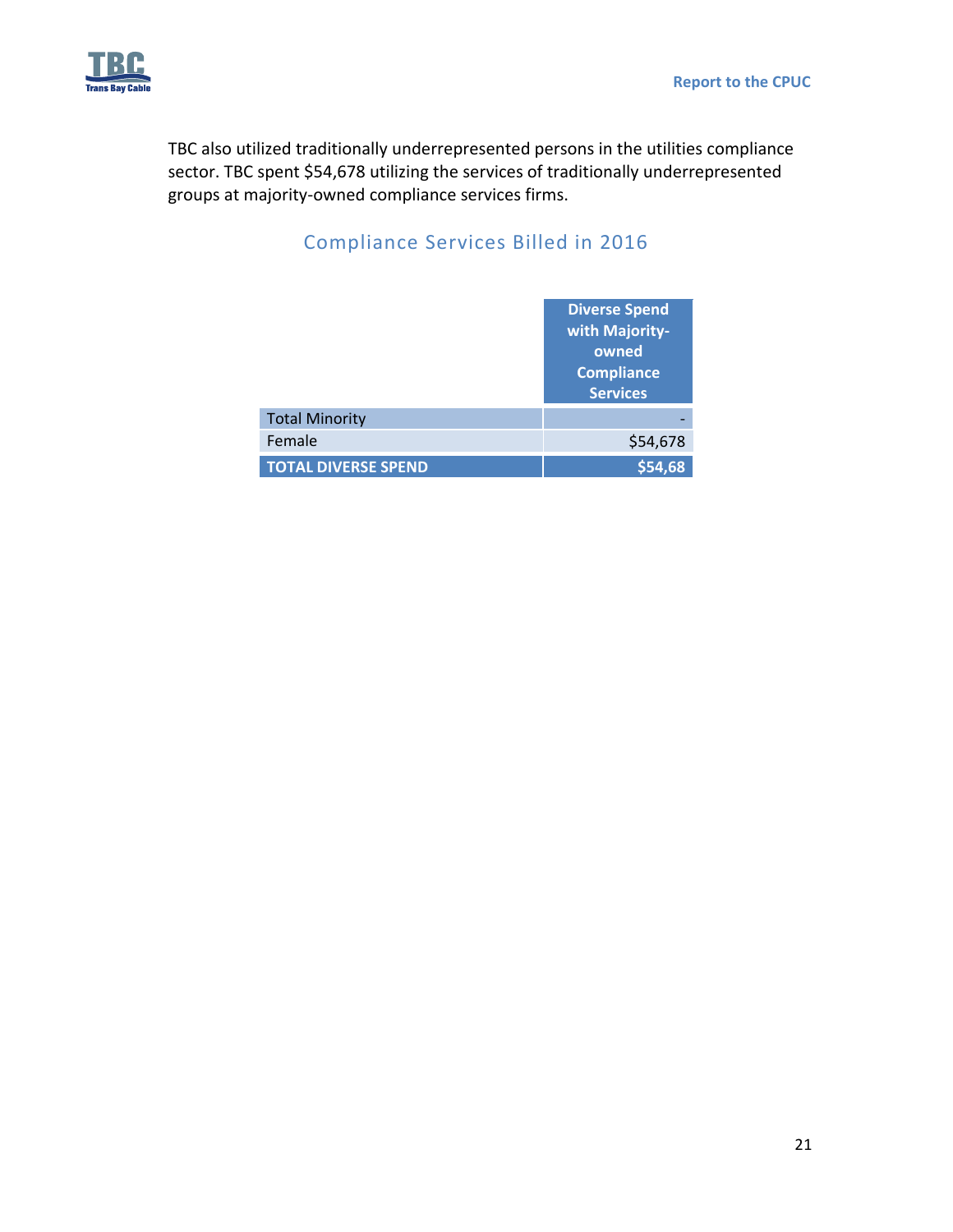

#### **9.1.11 WMDVLGBTBE Fuel Procurement**

| <b>Trans Bay Cable LLC</b> | 2016 Report                        | G.O. #156 Sec. 9.1.11 |
|----------------------------|------------------------------------|-----------------------|
|                            | <b>WMDVLGBTBE Fuel Procurement</b> |                       |

TBC only engages in electric transmission and thus fuel or energy procurement is not a part of TBC's normal business. TBC does however maintain emergency generators on site which are designated for use in emergency situations and thus are not operated during the normal course of business. TBC purchases the limited quantities of fuel needed to maintain its emergency generators in standby state from a woman‐owned business enterprise (WBE). In 2016, TBC spent \$1,276 in fuel procurement, the entire sum of which was spent with this WBE.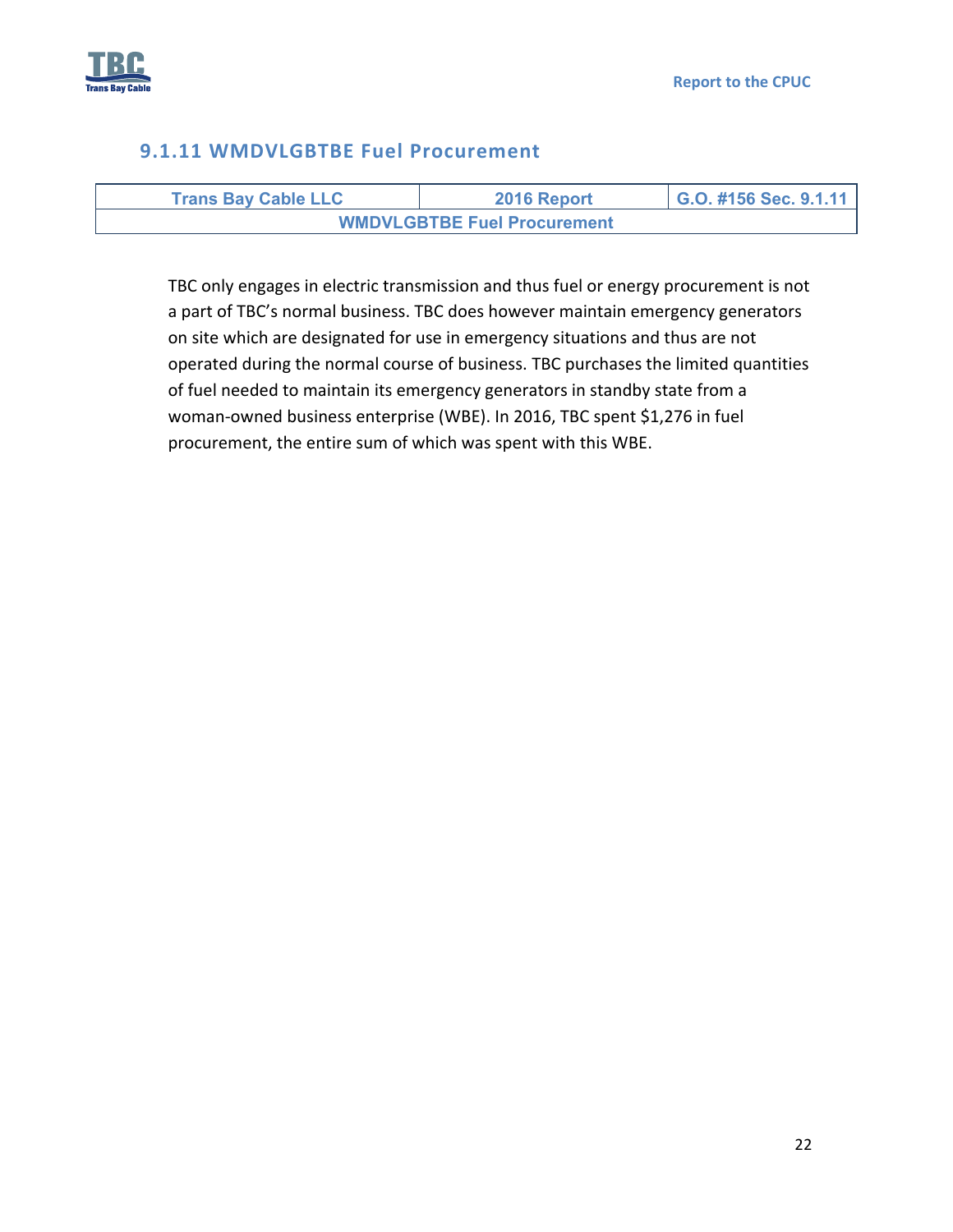

# 2017 Annual Plan

# **10.1.1 WMDVLGBTBE Short‐, Mid‐, and Long‐Term Goals**

| <b>Trans Bay Cable LLC</b> | 2016 Report                                              | G.O. #156 Sec. 10.1.1 |
|----------------------------|----------------------------------------------------------|-----------------------|
|                            | <b>WMDVLGBTBE Annual SHORT, MID, AND LONG-TERM Goals</b> |                       |

As a small utility with a unique facility that operates with proprietary technology, TBC is unable to provide specific procurement goals. However, TBC is committed to continuing efforts to employee the services of diverse and traditionally underrepresented groups and increasing competitiveness in sourcing products and opportunities. TBC's 2017 WMDVLGBTBE program goals are stated below:

# 2015 Strategic Program Goals

| <b>Short-, Mid-, and Long-Term Goals</b>    | <b>Short Term</b><br>(2017) | <b>Mid Term</b><br>(2019) | <b>Long Term</b><br>(2021) |
|---------------------------------------------|-----------------------------|---------------------------|----------------------------|
| Minority Business Enterprise (MBE)          | 2%                          | 4%                        | 5%                         |
| Female Business Enterprise (WBE)            | 2%                          | 4%                        | 5%                         |
| Disabled Veteran Business Enterprise (DVBE) | 0.5                         | 0.5%                      | 1%                         |
| <b>LGBT Business Enterprise (LBE)</b>       | 0.5                         | 1%                        | 1.5%                       |
| <b>TOTAL WMDVLGBTBE GOAL</b>                | 4.5%                        | 9.5%                      | 12.5%                      |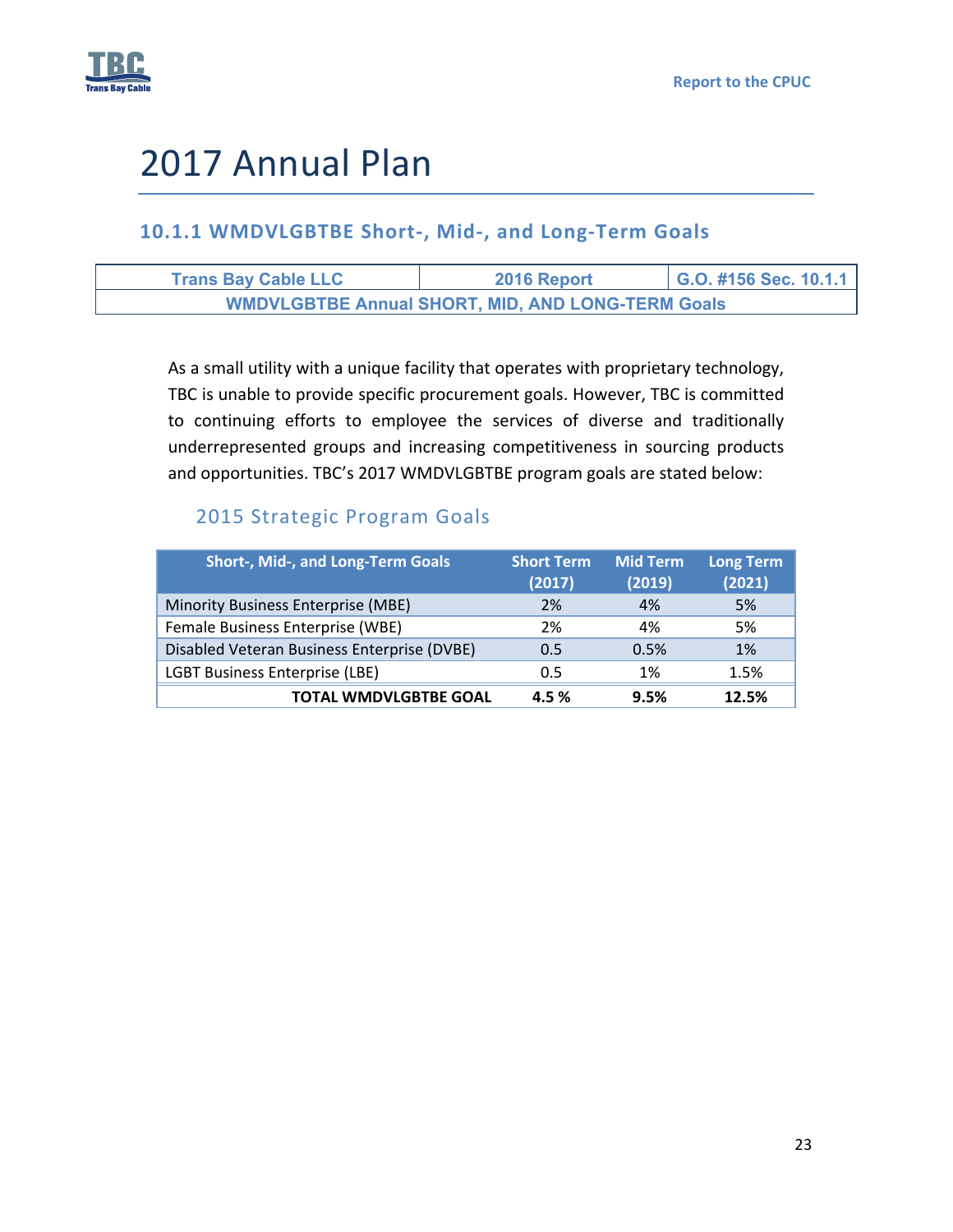

# **10.1.2 Planned Program Activities**



TBC is committed to continue its participation in supplier diversity outreach events in the San Francisco Bay Area. For 2017, TBC's supplier diversity plans include the following strategies to strengthen the Program's results:

## Planned External Activities

- Participate in local diversity expos, trade-fairs, and conferences
- Attend various CPUC and utility events, workshops, meetings, forums, webinars, conference calls, etc.
- Encourage existing suppliers to participate in the CPUC's supplier diversity program and register with the CPUC.

# Planned Internal Activities

- Finance Department will continue to be responsible for identifying which active and current suppliers fall within TBC's Supplier Diversity Policy
- Utilize tools, such as the Supplier Diversity Clearinghouse, to receive bids from a more diverse group of suppliers
- Further educate employees, management, and prime contractors on implemented policies and processes to strengthen the alignment of strategic sourcing and Supplier Diversity
- Clearly communicate TBC's Supplier Diversity Program to its prime contractors
- Assist prime contractors in developing their supplier diversity plans and goals
- Develop processes to maximize participation of diverse suppliers for products and services identified to be competitively bid
- Continue to adopt and follow industry best practices

TBC's WMDVLGBTBE recruitment efforts remain on‐going, and TBC will continue its efforts to identify and utilize WMDVLGBTBE suppliers. Recruitment efforts will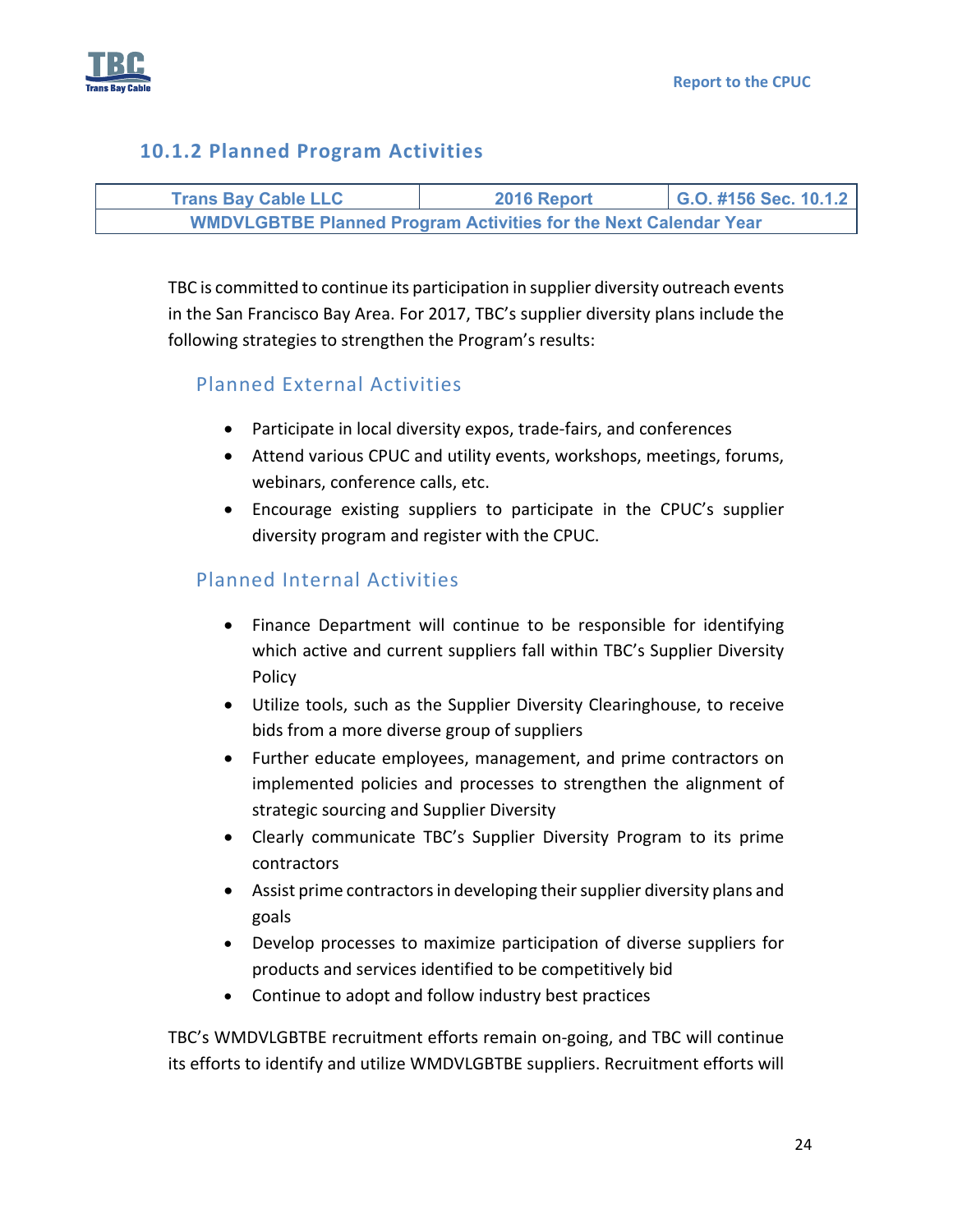

continue through participation at events such as the CPUC's Small Business Expo and other industry events.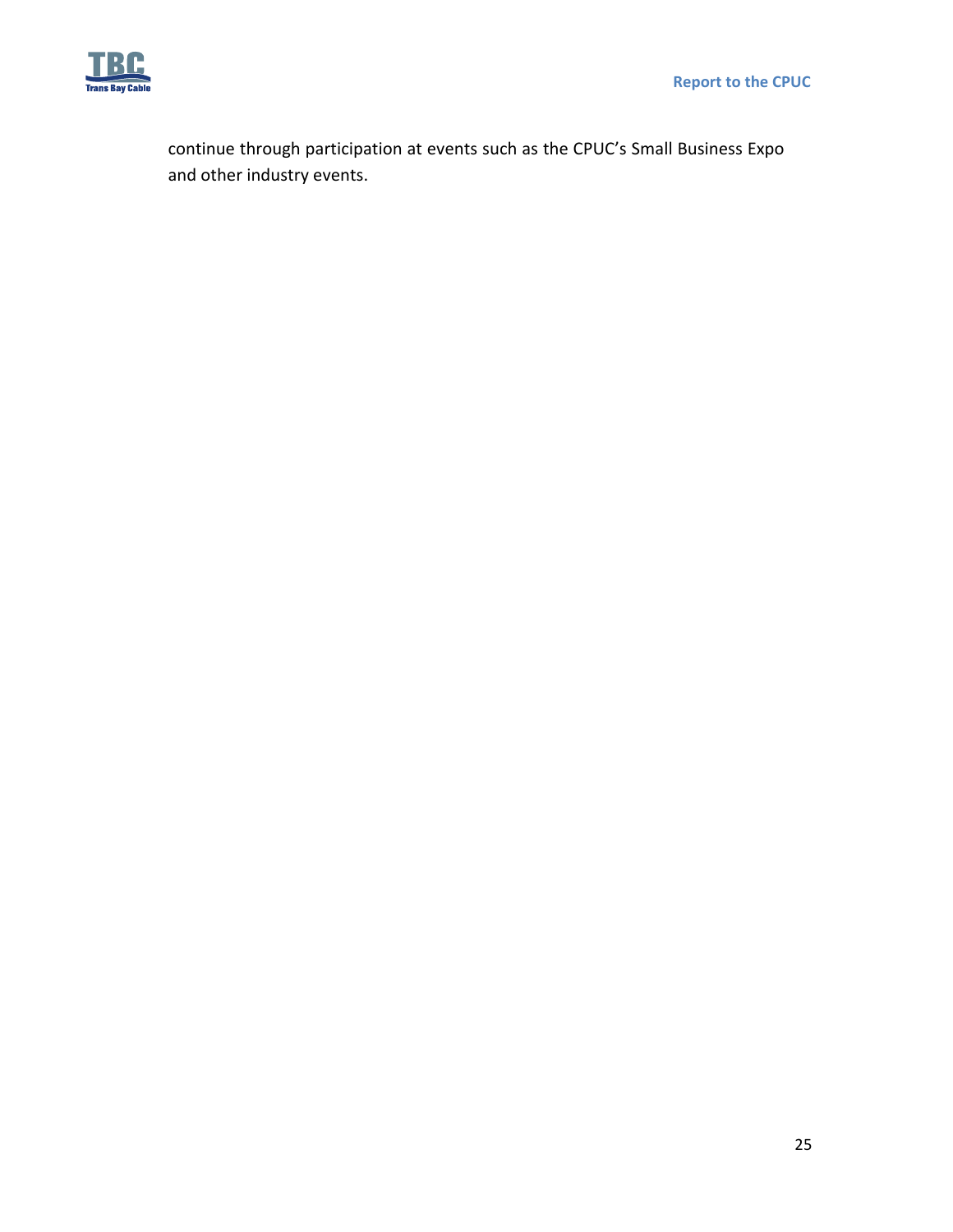

#### **10.1.3 Recruitment Plans**

| <b>Trans Bay Cable LLC</b> | 2016 Report                                                               | G.O. #156 Sec. 10.1.3 |
|----------------------------|---------------------------------------------------------------------------|-----------------------|
|                            | <b>Plans for Recruiting WMDVLGBTBE Suppliers in Low Utilization Areas</b> |                       |

TBC is committed to seeking and recruiting WMDVLGBTBE suppliers in underutilized areas. In 2017, TBC will continue to:

- Route potential suppliers to TBC's internet site at http://www.transbaycable.com/contact-us/, where suppliers can select "supplier diversity" from the drop down menu and enter their information to register to become a qualified supplier in our database;
- Partner with leadership in the non-traditional areas to plan and develop strategies for increasing the utilization of diverse suppliers; and
- Execute best practices within our sourcing strategies to identify products and services where diverse suppliers exist, but the company is underutilizing them.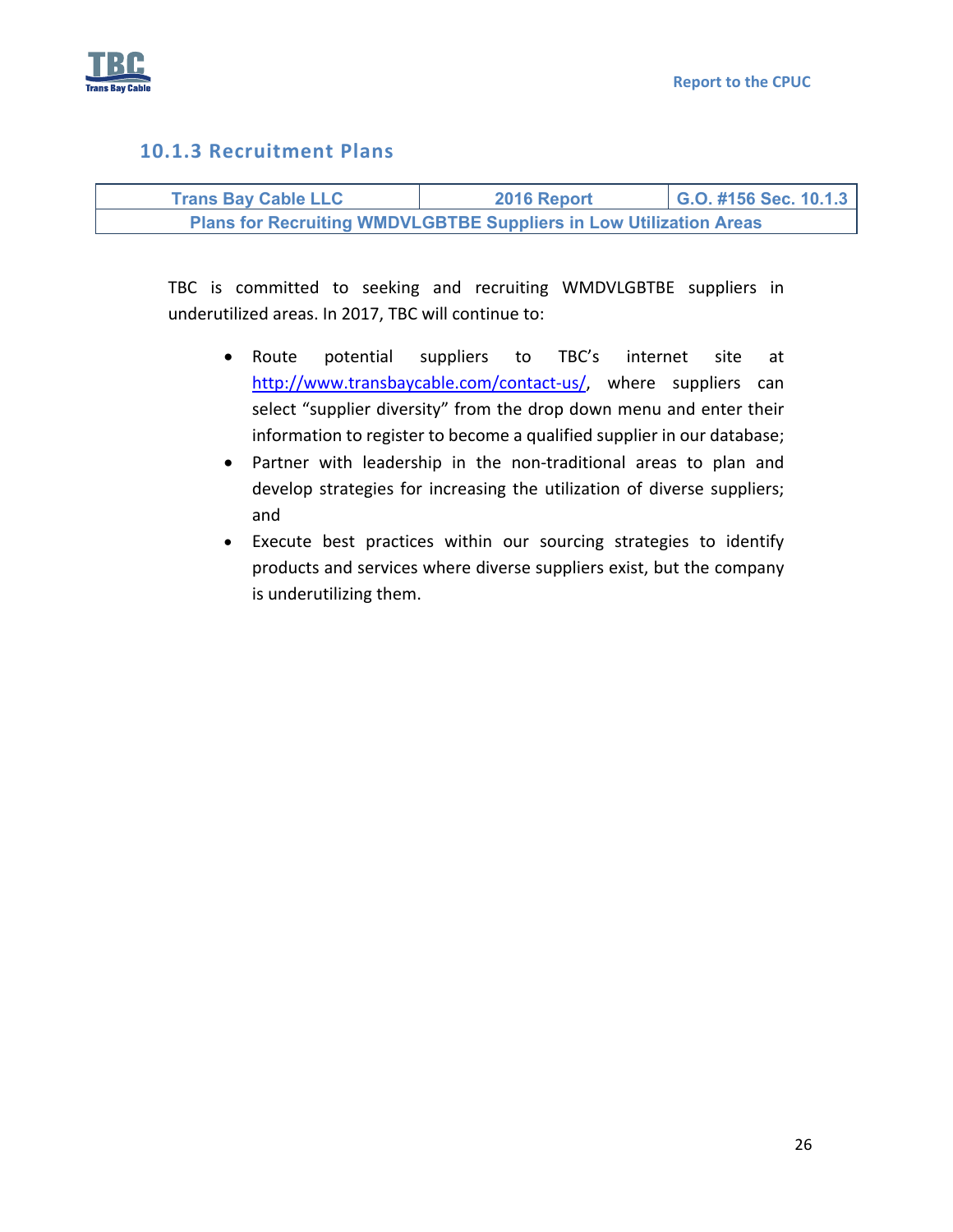

## **10.1.4 Plans Recruiting WMDVLGBTBE Suppliers**

| <b>Trans Bay Cable LLC</b>                                         | 2016 Report | $\mid$ G.O. #156 Sec. 10.1.4 |
|--------------------------------------------------------------------|-------------|------------------------------|
| <b>Plans for Recruiting WMDVLGBTBE Suppliers Where Unavailable</b> |             |                              |

TBC is committed to providing encouragement and assistance to vendors that it utilizes that may meet the criteria for Supplier Clearinghouse certification but are not registered. As TBC identifies those vendors, it will provide information on and assistance with the Supplier Clearinghouse enrollment and registration process.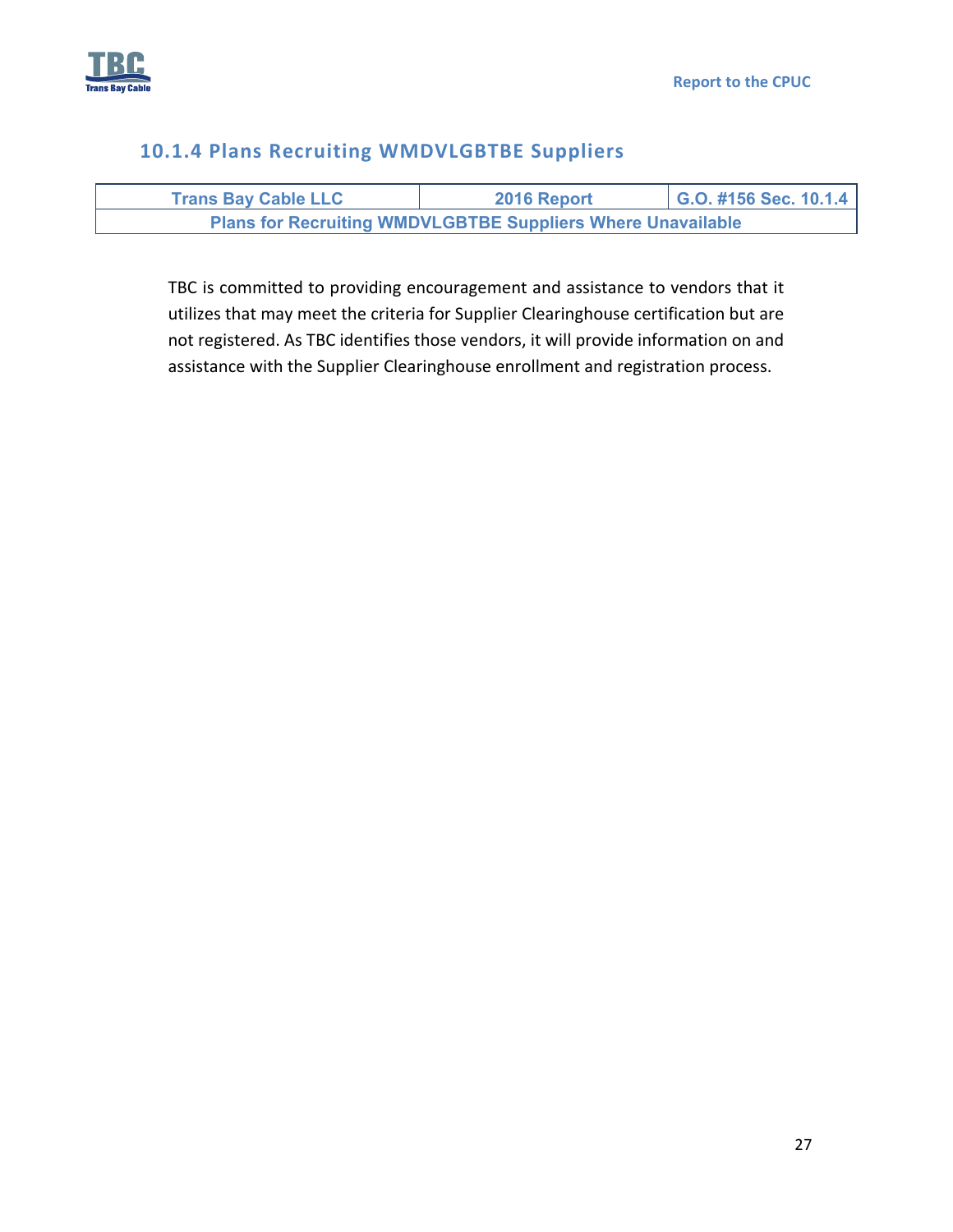

# **10.1.5 Planned Subcontracting Opportunities**

| <b>Trans Bay Cable LLC</b>                                                         | 2016 Report | G.O. #156 Sec. 10.1.5 |
|------------------------------------------------------------------------------------|-------------|-----------------------|
| <b>Plans for Encouraging Prime Contractors to Subcontract WMDVLGBTBE Suppliers</b> |             |                       |

TBC will continue to encourage prime contractors to engage and include WMDVLGBTBEs in subcontracting opportunities. Although the award of any subcontracting activity is at the prime contractor's final discretion, TBC will work closely with its prime contractorsto: 1) help identify specific products and services within TBC's projects where there are known diverse suppliers for inclusion, 2) make our listing of approved diverse contractors accessible, and 3) advocate for diverse supplier inclusion to the maximum extent possible, including adding specific WMDVLGBTBE requirements to contracts.

TBC will also continue to provide additional guidance to its prime contractors in the Responsible Vendor section of TBC's Purchase Order Terms and Conditions. This section communicates the company's commitment to supplier diversity and reaffirms the company's expectations of opportunity and inclusion early in the sourcing process.